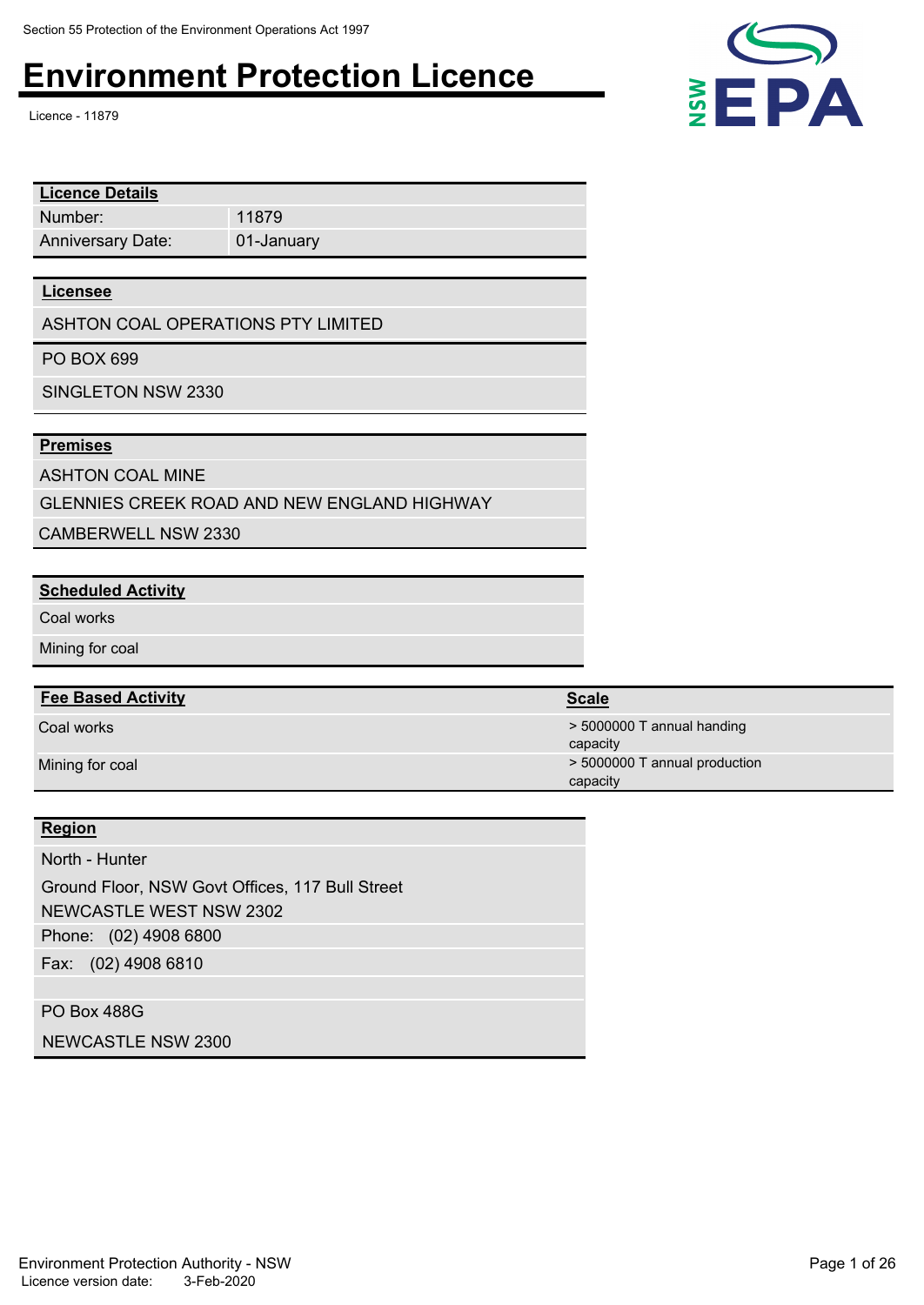Licence - 11879



|                | <b>INFORMATION ABOUT THIS LICENCE</b> | 4   |
|----------------|---------------------------------------|-----|
|                |                                       | 4   |
|                |                                       | 4   |
|                |                                       | 4   |
|                |                                       | 4   |
|                |                                       | 4   |
|                |                                       | 4   |
|                |                                       | 5   |
|                |                                       | 5   |
| 1              |                                       | 6   |
| A <sub>1</sub> |                                       | 6   |
| A <sub>2</sub> |                                       | 6   |
| A <sub>3</sub> |                                       | 7   |
| $\mathbf{2}$   |                                       | 7   |
| P1             |                                       | 7   |
| 3              |                                       | 10  |
| L1             |                                       | 10  |
| L <sub>2</sub> |                                       | 10  |
| L <sub>3</sub> |                                       | 11  |
| L4             |                                       | -11 |
| 4              |                                       | 12  |
| O <sub>1</sub> |                                       | 12  |
| O <sub>2</sub> |                                       | 12  |
| O <sub>3</sub> |                                       | 12  |
| O4             |                                       | 13  |
| O <sub>5</sub> |                                       | 13  |
| O <sub>6</sub> |                                       | 13  |
| O7             |                                       | 13  |
| O <sub>8</sub> |                                       | 14  |
| 5              |                                       | 14  |
| M1             |                                       | 14  |
| M <sub>2</sub> |                                       | 14  |
| M <sub>3</sub> |                                       | 15  |
| M4             |                                       | -16 |
|                |                                       |     |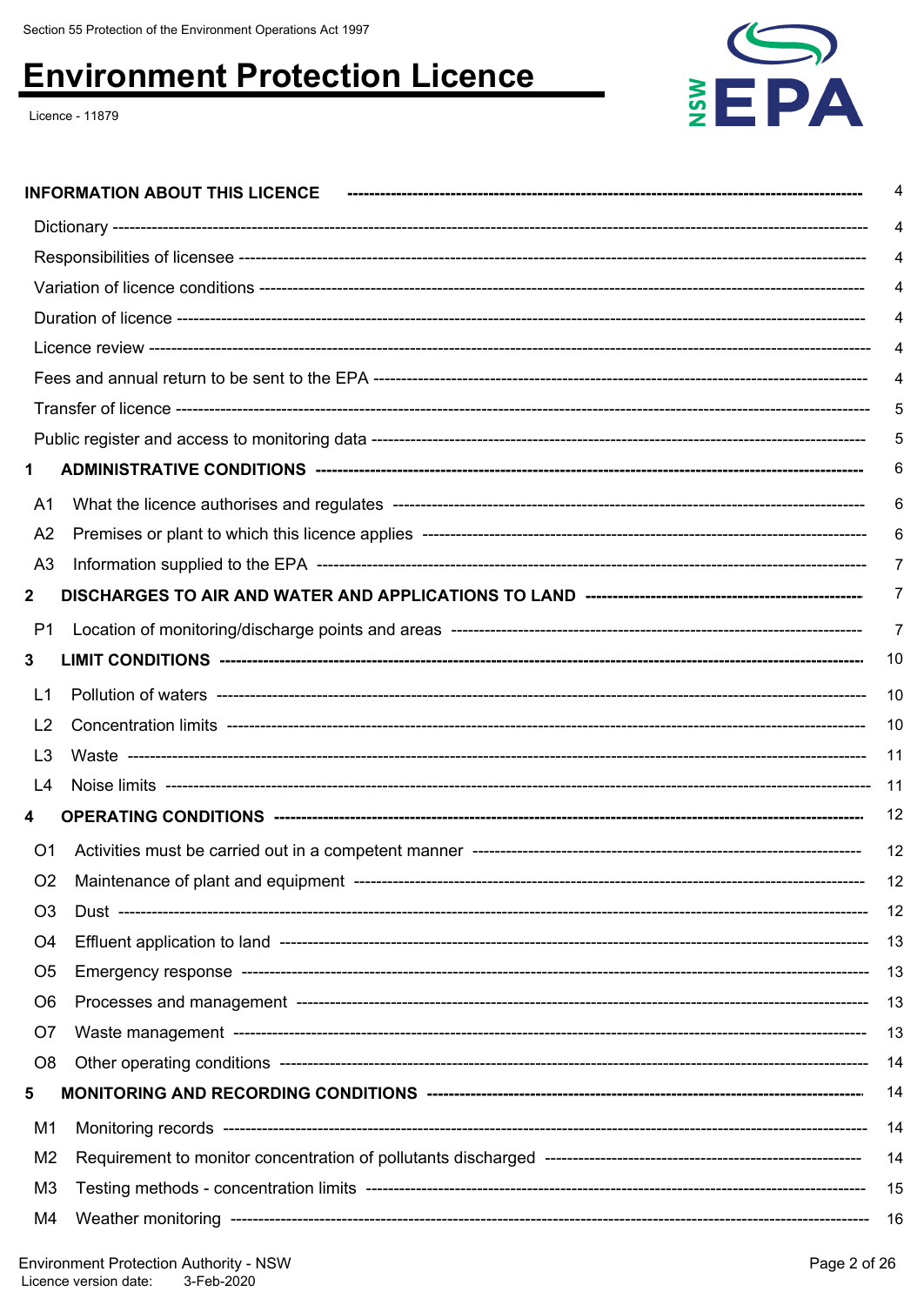Licence - 11879

| M5             |                   | 16  |
|----------------|-------------------|-----|
| M <sub>6</sub> |                   | 17  |
| M7             |                   | 17  |
| M8             |                   | 17  |
| 6              |                   | 18  |
| R1             |                   | 18  |
| R <sub>2</sub> |                   | 19  |
| R <sub>3</sub> |                   | 19  |
| R4             |                   | 19  |
| R <sub>5</sub> |                   | -20 |
| $\overline{7}$ |                   | 21  |
| G1             |                   | 21  |
| G <sub>2</sub> |                   | 21  |
| G <sub>3</sub> |                   | 22  |
|                | <b>DICTIONARY</b> | 23  |
|                |                   |     |

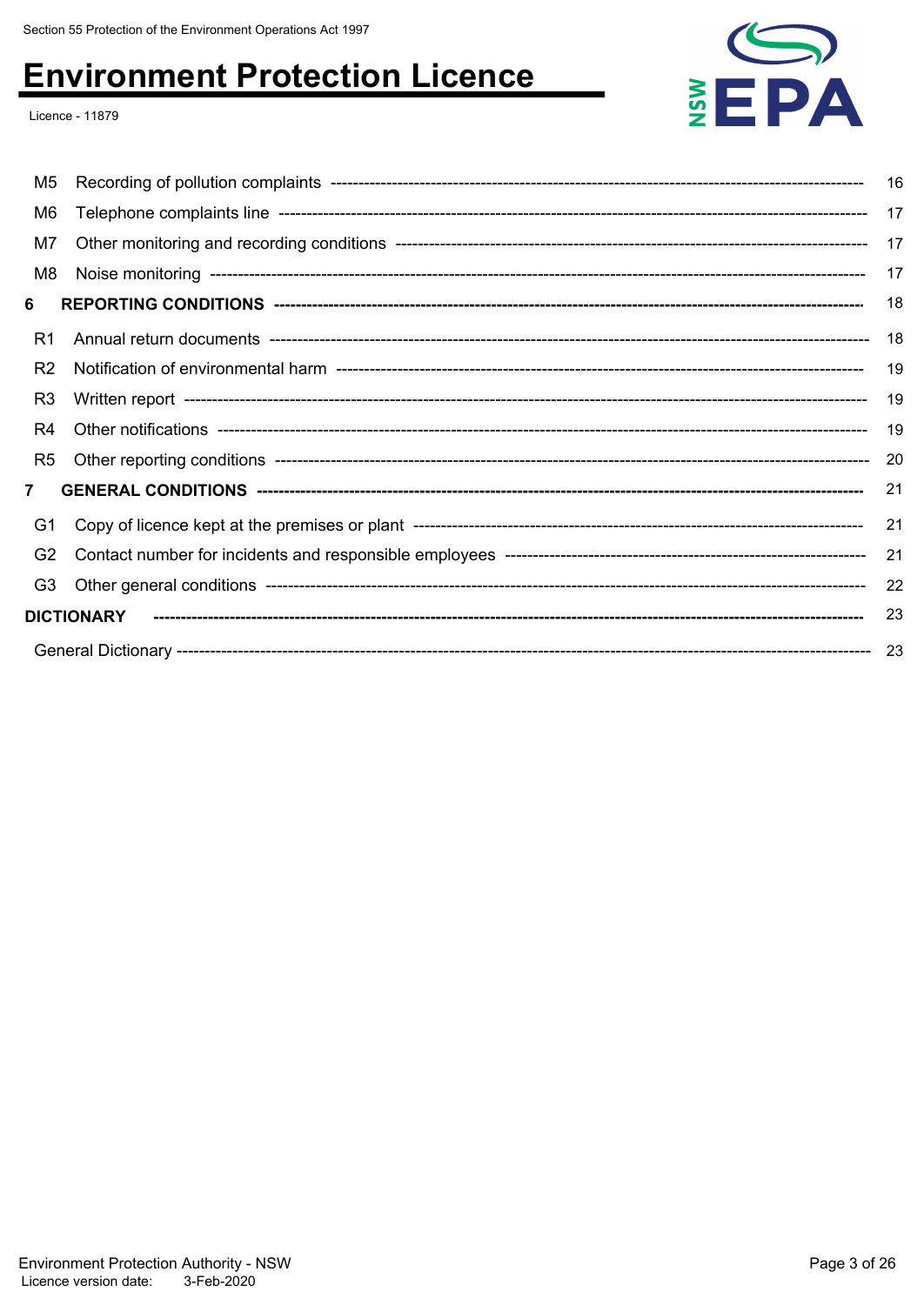Licence - 11879



## **Information about this licence**

## **Dictionary**

A definition of terms used in the licence can be found in the dictionary at the end of this licence.

## **Responsibilities of licensee**

Separate to the requirements of this licence, general obligations of licensees are set out in the Protection of the Environment Operations Act 1997 ("the Act") and the Regulations made under the Act. These include obligations to:

- ensure persons associated with you comply with this licence, as set out in section 64 of the Act;
- control the pollution of waters and the pollution of air (see for example sections 120 132 of the Act);
- report incidents causing or threatening material environmental harm to the environment, as set out in Part 5.7 of the Act.

## **Variation of licence conditions**

The licence holder can apply to vary the conditions of this licence. An application form for this purpose is available from the EPA.

The EPA may also vary the conditions of the licence at any time by written notice without an application being made.

Where a licence has been granted in relation to development which was assessed under the Environmental Planning and Assessment Act 1979 in accordance with the procedures applying to integrated development, the EPA may not impose conditions which are inconsistent with the development consent conditions until the licence is first reviewed under Part 3.6 of the Act.

## **Duration of licence**

This licence will remain in force until the licence is surrendered by the licence holder or until it is suspended or revoked by the EPA or the Minister. A licence may only be surrendered with the written approval of the EPA.

### **Licence review**

The Act requires that the EPA review your licence at least every 5 years after the issue of the licence, as set out in Part 3.6 and Schedule 5 of the Act. You will receive advance notice of the licence review.

## **Fees and annual return to be sent to the EPA**

For each licence fee period you must pay:

- an administrative fee; and
- a load-based fee (if applicable).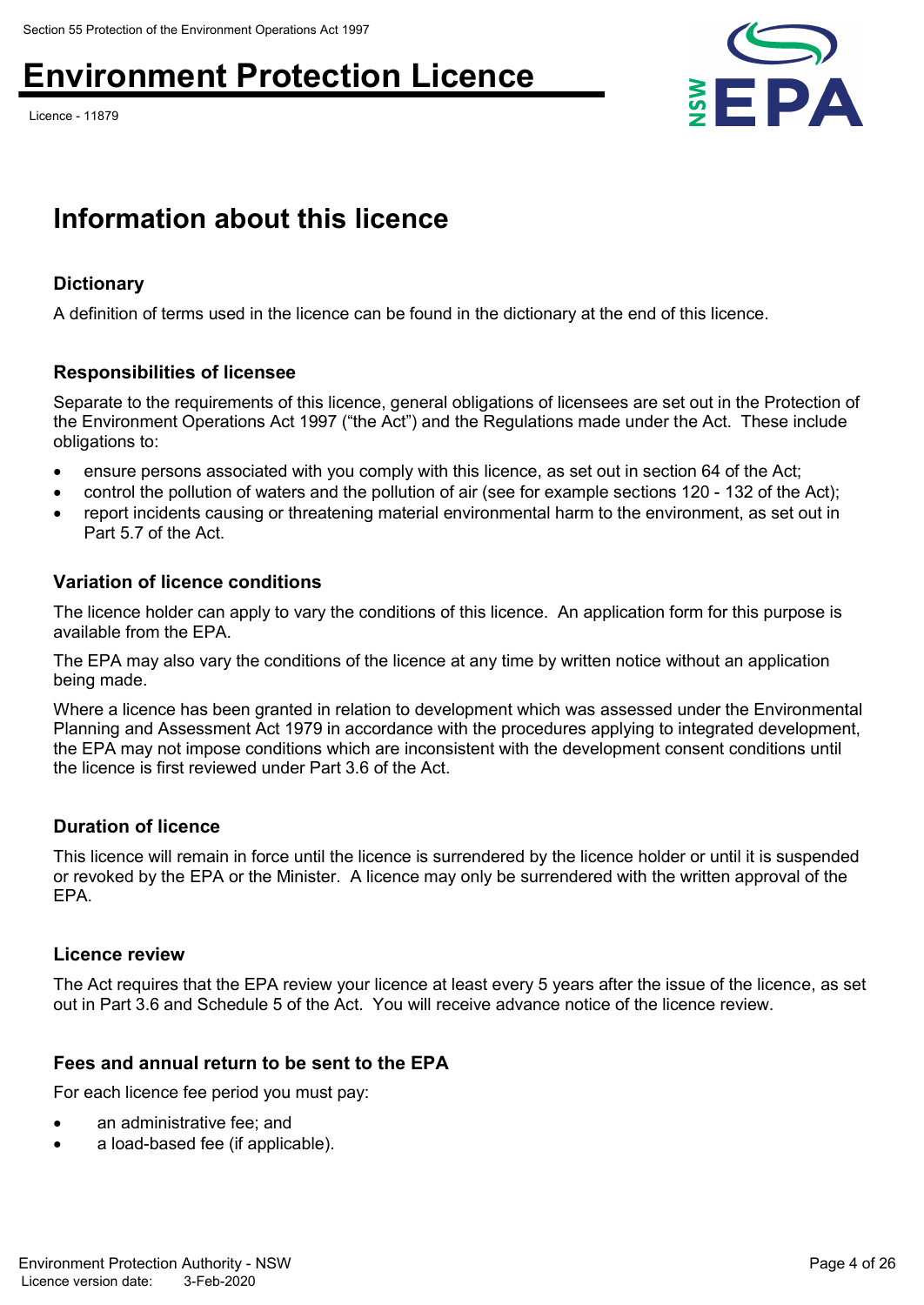



The EPA publication "A Guide to Licensing" contains information about how to calculate your licence fees. The licence requires that an Annual Return, comprising a Statement of Compliance and a summary of any monitoring required by the licence (including the recording of complaints), be submitted to the EPA. The Annual Return must be submitted within 60 days after the end of each reporting period. See condition R1 regarding the Annual Return reporting requirements.

Usually the licence fee period is the same as the reporting period.

### **Transfer of licence**

The licence holder can apply to transfer the licence to another person. An application form for this purpose is available from the EPA.

### **Public register and access to monitoring data**

Part 9.5 of the Act requires the EPA to keep a public register of details and decisions of the EPA in relation to, for example:

- licence applications;
- licence conditions and variations;
- statements of compliance;
- load based licensing information; and
- load reduction agreements.

Under s320 of the Act application can be made to the EPA for access to monitoring data which has been submitted to the EPA by licensees.

### **This licence is issued to:**

**ASHTON COAL OPERATIONS PTY LIMITED**

**PO BOX 699**

**SINGLETON NSW 2330**

subject to the conditions which follow.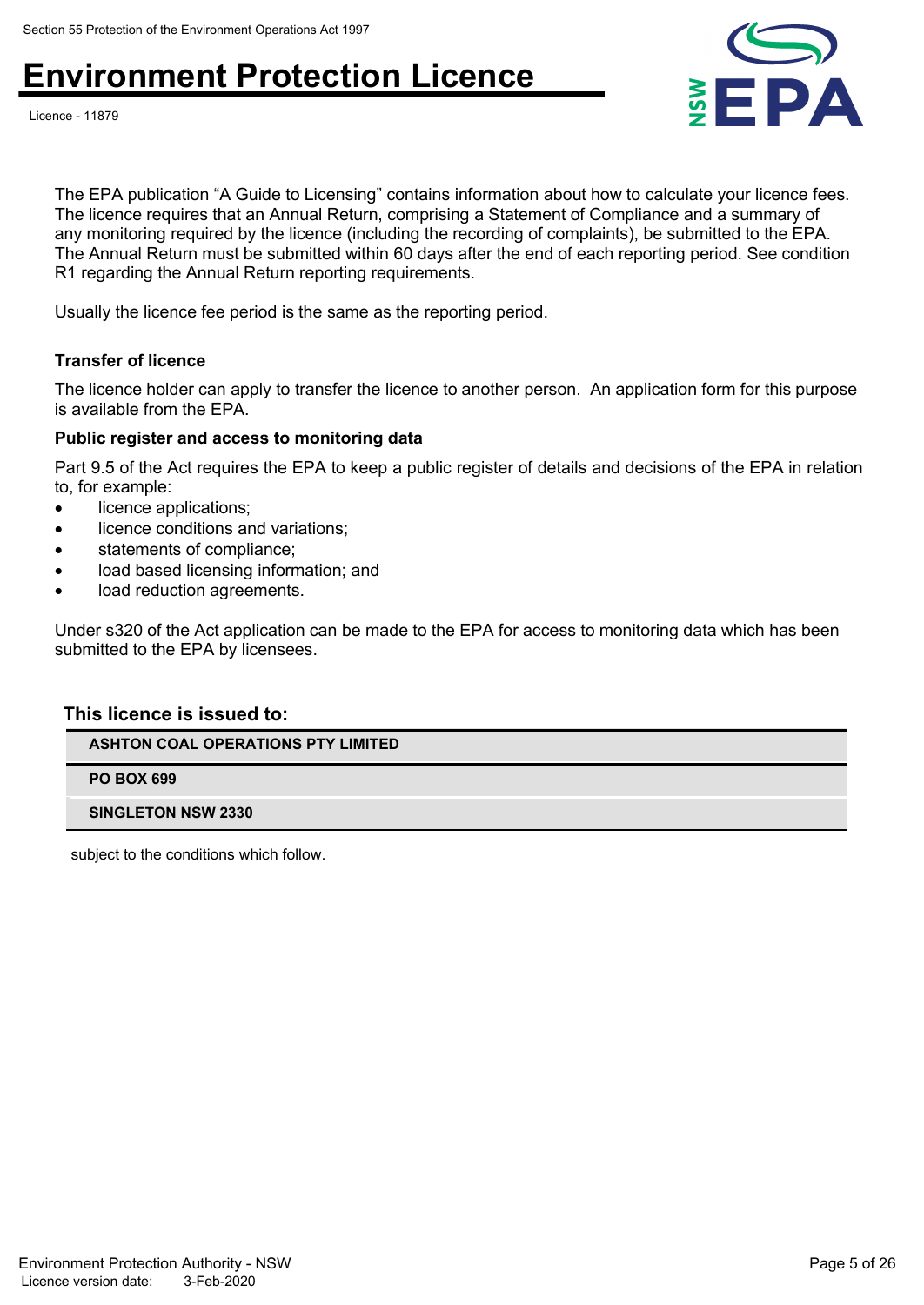Licence - 11879



## **1 Administrative Conditions**

## **A1 What the licence authorises and regulates**

A1.1 This licence authorises the carrying out of the scheduled activities listed below at the premises specified in A2. The activities are listed according to their scheduled activity classification, fee-based activity classification and the scale of the operation.

Unless otherwise further restricted by a condition of this licence, the scale at which the activity is carried out must not exceed the maximum scale specified in this condition.

| <b>Scheduled Activity</b> | <b>Fee Based Activity</b> | <b>Scale</b>                              |
|---------------------------|---------------------------|-------------------------------------------|
| Coal works                | Coal works                | > 5000000 T annual<br>handing capacity    |
| Mining for coal           | Mining for coal           | > 5000000 T annual<br>production capacity |

Note: In relation to this licence, the licensee must comply with:

a) the activity scale limits imposed by this licence;

b) the activity scale limits which apply for the reporting period specified in this licence; and

c) the activity scale limits imposed by other legal instruments, such as approvals currently in force under the *Environmental Planning and Assessment Act 1979*.

## **A2 Premises or plant to which this licence applies**

A2.1 The licence applies to the following premises:

| <b>Premises Details</b>                                                                                                                                                                                                                                                                                                                                                                                                                                                            |
|------------------------------------------------------------------------------------------------------------------------------------------------------------------------------------------------------------------------------------------------------------------------------------------------------------------------------------------------------------------------------------------------------------------------------------------------------------------------------------|
| <b>ASHTON COAL MINE</b>                                                                                                                                                                                                                                                                                                                                                                                                                                                            |
| <b>GLENNIES CREEK ROAD AND NEW ENGLAND HIGHWAY</b>                                                                                                                                                                                                                                                                                                                                                                                                                                 |
| <b>CAMBERWELL</b>                                                                                                                                                                                                                                                                                                                                                                                                                                                                  |
| <b>NSW 2330</b>                                                                                                                                                                                                                                                                                                                                                                                                                                                                    |
|                                                                                                                                                                                                                                                                                                                                                                                                                                                                                    |
| PREMISES BOUNDARY DEFINED BY SHAPE FILES (EPA REFERENCE<br>DOC19/440617-2) AND PLANS TITLED "ASHTON UNDERGROUND MINE<br><b>ENVIRONMENT PROTECTION LICENCE 11879 PREMISES BOUNDARY,</b><br>SURFACE INFRASTRUCTURE" AND "ASHTON UNDERGROUND MINE<br><b>ENVIRONMENT PROTECTION LICENCE 11879 PREMISES BOUNDARY,</b><br>UNDERGROUND AREAS" BOTH DATED 30/08/19 (EPA REFERENCE<br>DOC19/761196), MINING THE PIKES GULLY, UPPER LIDDELL, UPPER<br>LOWER LIDDELL AND LOWER BARRETT SEAMS. |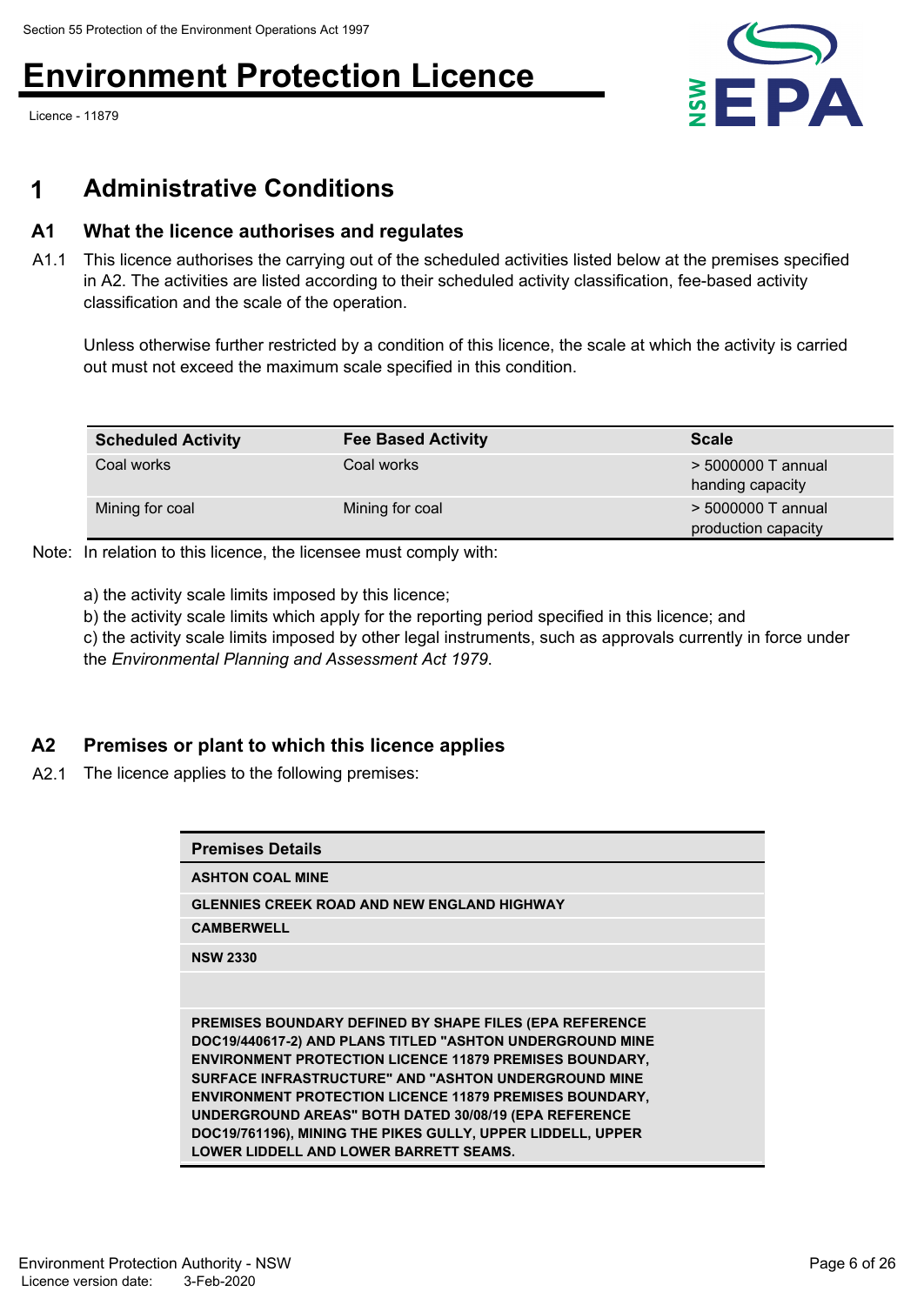Licence - 11879



## **A3 Information supplied to the EPA**

A3.1 Works and activities must be carried out in accordance with the proposal contained in the licence application, except as expressly provided by a condition of this licence.

In this condition the reference to "the licence application" includes a reference to:

a) the applications for any licences (including former pollution control approvals) which this licence replaces under the Protection of the Environment Operations (Savings and Transitional) Regulation 1998; and

b) the licence information form provided by the licensee to the EPA to assist the EPA in connection with the issuing of this licence.

### **Discharges to Air and Water and Applications to Land 2**

## **P1 Location of monitoring/discharge points and areas**

P1.1 The following points referred to in the table below are identified in this licence for the purposes of monitoring and/or the setting of limits for the emission of pollutants to the air from the point.

|                                    | Air                                       |                                          |                                                                                                             |  |  |
|------------------------------------|-------------------------------------------|------------------------------------------|-------------------------------------------------------------------------------------------------------------|--|--|
| <b>EPA</b> identi-<br>fication no. | <b>Type of Monitoring</b><br><b>Point</b> | <b>Type of Discharge</b><br><b>Point</b> | <b>Location Description</b>                                                                                 |  |  |
| 9                                  | <b>Particulate Matter</b><br>Monitoring   |                                          | Monitoring at coordinates 318060,<br>6407586 (Easting, Northing), identified as<br>Site 7 on Figure 1.      |  |  |
| 10                                 | <b>Particulate Matter</b><br>Monitoring   |                                          | Monitoring at coordinates 320854,<br>6407223 (Easting, Northing), identified as<br>Site 9 on Figure 1.      |  |  |
| 11                                 | <b>Particulate Matter</b><br>Monitoring   |                                          | Monitoring at coordinates 320049.<br>6405620 (Easting, Northing), identified as<br>Site 10 on Figure 1.     |  |  |
| 16                                 |                                           | Discharge to Air                         | Gas flares at coordinates 319135, 6405675<br>(Easting, Northing), identified as CGDP<br>Flares on Figure 2. |  |  |

- P1.2 The following utilisation areas referred to in the table below are identified in this licence for the purposes of the monitoring and/or the setting of limits for any application of solids or liquids to the utilisation area.
- P1.3 The following points referred to in the table are identified in this licence for the purposes of the monitoring and/or the setting of limits for discharges of pollutants to water from the point.

| <b>Water and land</b> |                                 |                         |                             |
|-----------------------|---------------------------------|-------------------------|-----------------------------|
| <b>EPA Identi-</b>    | <b>Type of Monitoring Point</b> | Type of Discharge Point | <b>Location Description</b> |
| fication no.          |                                 |                         |                             |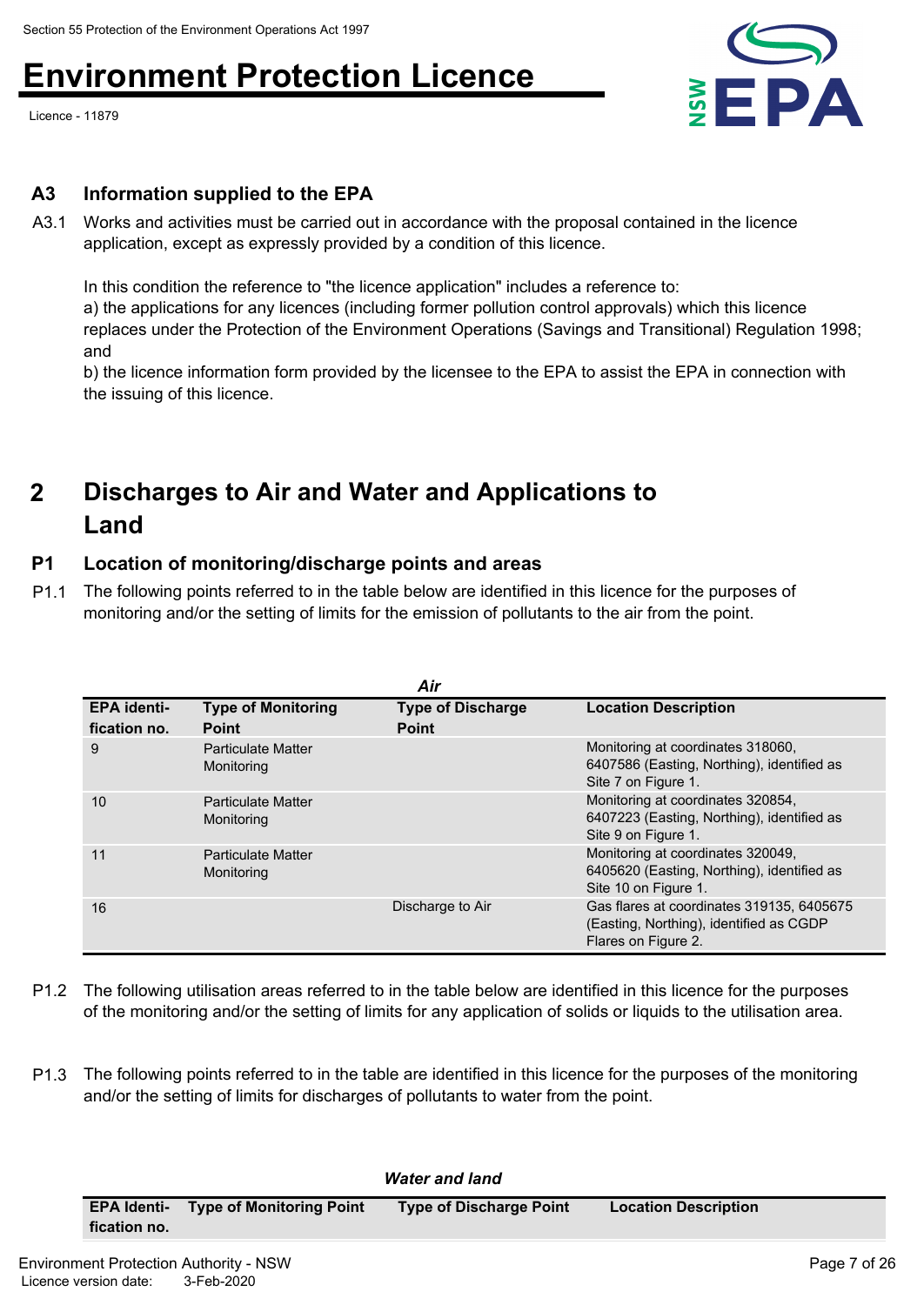#### Licence - 11879



| $\overline{2}$ | Ambient surface water<br>monitoring                                    |                                                                 | Monitoring u/s Bowmans Creek at<br>coordinates 318011, 6407623<br>(Easting, Northing), identified as<br>SM03 on Figure 1.                            |
|----------------|------------------------------------------------------------------------|-----------------------------------------------------------------|------------------------------------------------------------------------------------------------------------------------------------------------------|
| 3              | Ambient surface water<br>monitoring                                    |                                                                 | Monitoring Bowmans Creek near<br>New England Highway at<br>coordinates 318507, 6406607<br>(Easting, Northing), identified as<br>SM04 on Figure 1.    |
| 4              | Ambient surface water<br>monitoring.                                   |                                                                 | Monitoring Bowmans Creek near<br>Longwall Panels at coordinates<br>317625, 6405580 (Easting,<br>Northing), identified as SM05 on<br>Figure 1.        |
| 5              | Ambient surface water<br>monitoring                                    |                                                                 | Monitoring Bowmans Creek at<br>Hunter River Confluence at<br>coordinates 317124, 6404172<br>(Easting, Northing), identified as<br>SM06 on Figure 1.  |
| 6              | Ambient surface water<br>monitoring.                                   |                                                                 | Monitoring Hunter River u/s<br>Bowmans Creek Confluence at<br>coordinates 316484, 6404147<br>(Easting, Northing) identified as<br>SM09 on Figure 1.  |
| 7              | Ambient surface water<br>monitoring                                    |                                                                 | Monitoring Hunter River d/s<br>Bowmans Creek Confluence at<br>coordinates 317438, 6403869<br>(Easting, Northing), identified as<br>SM10 on Figure 1. |
| 17             | Discharge to utilisation<br>area<br><b>Effluent quality monitoring</b> | Discharge to utilisation<br>area<br>Effluent quality monitoring | STP monitoring and discharge at<br>coordinates 319380, 6405955<br>(Easting, Northing), identified as<br>STP - U/G on Figure 1.                       |
| 18             | Discharge to utilisation<br>area<br><b>Effluent quality monitoring</b> | Discharge to utilisation<br>area<br>Effluent quality monitoring | STP monitoring and discharge at<br>coordinates 318765, 6406765<br>(Easting, Northing), identified as<br>STP - CHPP on Figure 1.                      |
| 19             | Discharge to utilisation<br>area<br>Effluent quality monitoring        | Discharge to utilisation<br>area<br>Effluent quality monitoring | STP monitoring and discharge at<br>coordinates 319355, 6406945<br>(Easting, Northing), identified as<br>STP - O/C on Figure 1.                       |
| 20             | Groundwater monitoring                                                 |                                                                 | Monitoring upgradient of Bowmans<br>Creek alluvium at coordinates<br>318438, 6407195 (Easting,<br>Northing), identified as YAP016 in<br>Figure 1.    |
| 21             | Groundwater monitoring                                                 |                                                                 | Monitoring mid-gradient of<br>Bowmans Creek alluvium at<br>coordinates 317457, 6405388<br>(Easting, Northing), identified as<br>WMLP320 in Figure 1. |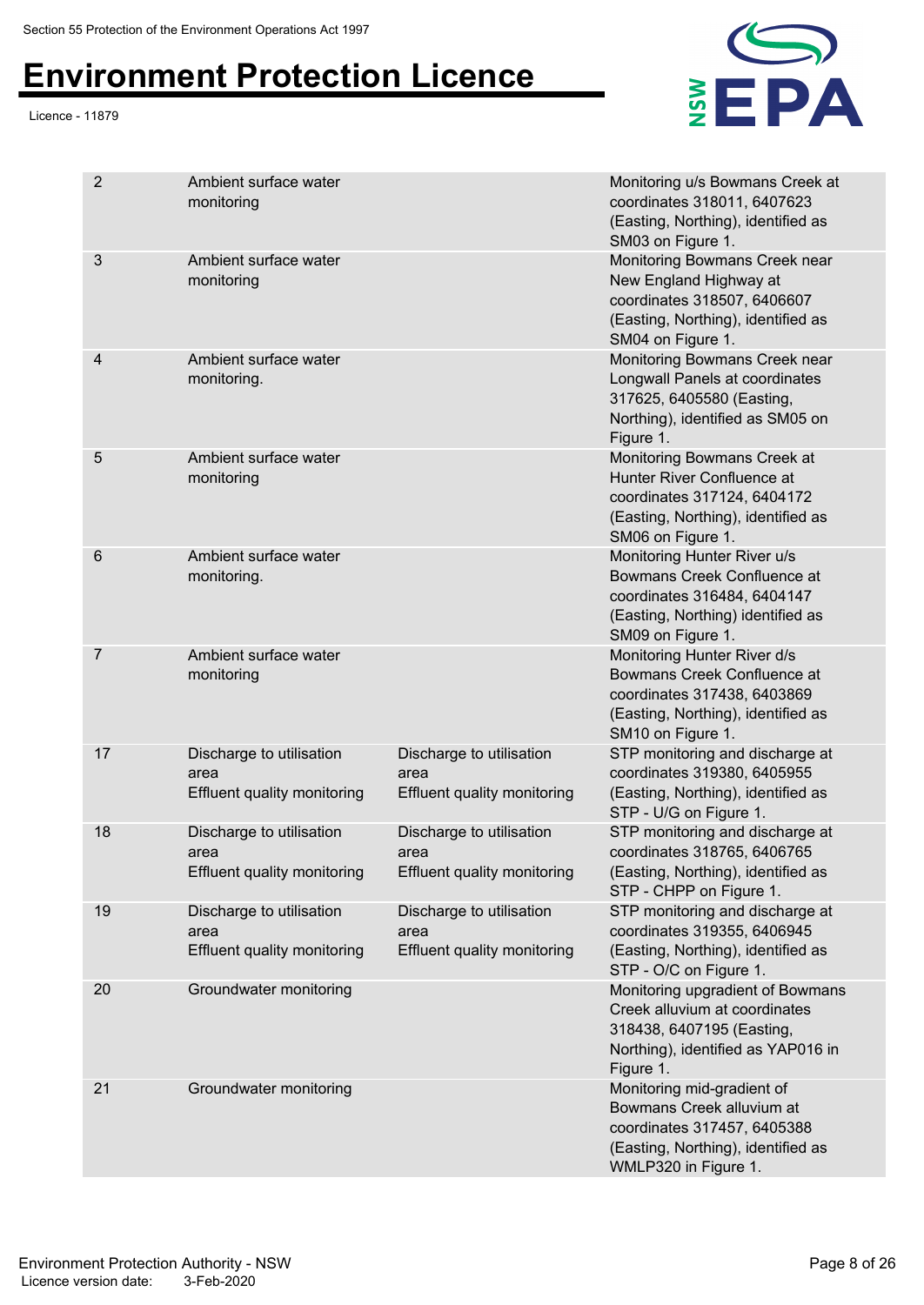#### Licence - 11879



| 22 | Groundwater monitoring | Monitoring of Bowmans Creek<br>alluvium at coordinates 317299,<br>6403992 (Easting, Northing),<br>identified as WMLP279 in Figure 1.                   |
|----|------------------------|--------------------------------------------------------------------------------------------------------------------------------------------------------|
| 23 | Groundwater monitoring | Monitoring mid-gradient of Hunter<br>River alluvium at coordinates<br>317798, 6403793 (Easting,<br>Northing), identified as WMLP280<br>in Figure 1.    |
| 24 | Groundwater monitoring | Monitoring up-gradient of Glennies<br>Creek alluvium at coordinates<br>319294, 6404588 (Easting,<br>Northing), identified as WML120B<br>in Figure 1.   |
| 25 | Groundwater monitoring | Monitoring mid-gradient of Glennies<br>Creek alluvium at coordinates<br>319468, 6403528 (Easting,<br>Northing), identified as WML129 in<br>Figure 1.   |
| 26 | Groundwater monitoring | Monitoring down-gradient of<br>Glennies Creek alluvium at<br>coordinates 318965, 6402842<br>(Easting, Northing), identified as<br>WMLP336 in Figure 1. |
| 27 | Groundwater monitoring | Monitoring up-gradient of Barrett<br>coal seam at coordinates 318431,<br>6407214 (Easting, Northing),<br>identified as GM1 in Figure 1.                |
| 28 | Groundwater monitoring | Monitoring up-gradient of Pikes<br>Gully coal seam at coordinates<br>319292, 6404580 (Easting,<br>Northing), identified as WML120A<br>in Figure 1.     |
| 29 | Groundwater monitoring | Monitoring mid-gradient of Pikes<br>Gully coal seam at coordinates<br>319220, 6403928 (Easting,<br>Northing), identified as WML262 in<br>Figure 1.     |
| 30 | Groundwater monitoring | Monitoring up-gradient of Upper<br>Liddell coal seam at coordinates<br>319215, 6403958 (Easting,<br>Northing), identified as WML181 in<br>Figure 1.    |
| 31 | Groundwater monitoring | Monitoring mid-gradient of Upper<br>Liddell coal seam at coordinates<br>319188, 6404325 (Easting,<br>Northing), identified as WML183 in<br>Figure 1.   |

P1.4 The following points referred to in the table below are identified in this licence for the purposes of weather and/or noise monitoring and/or setting limits for the emission of noise from the premises.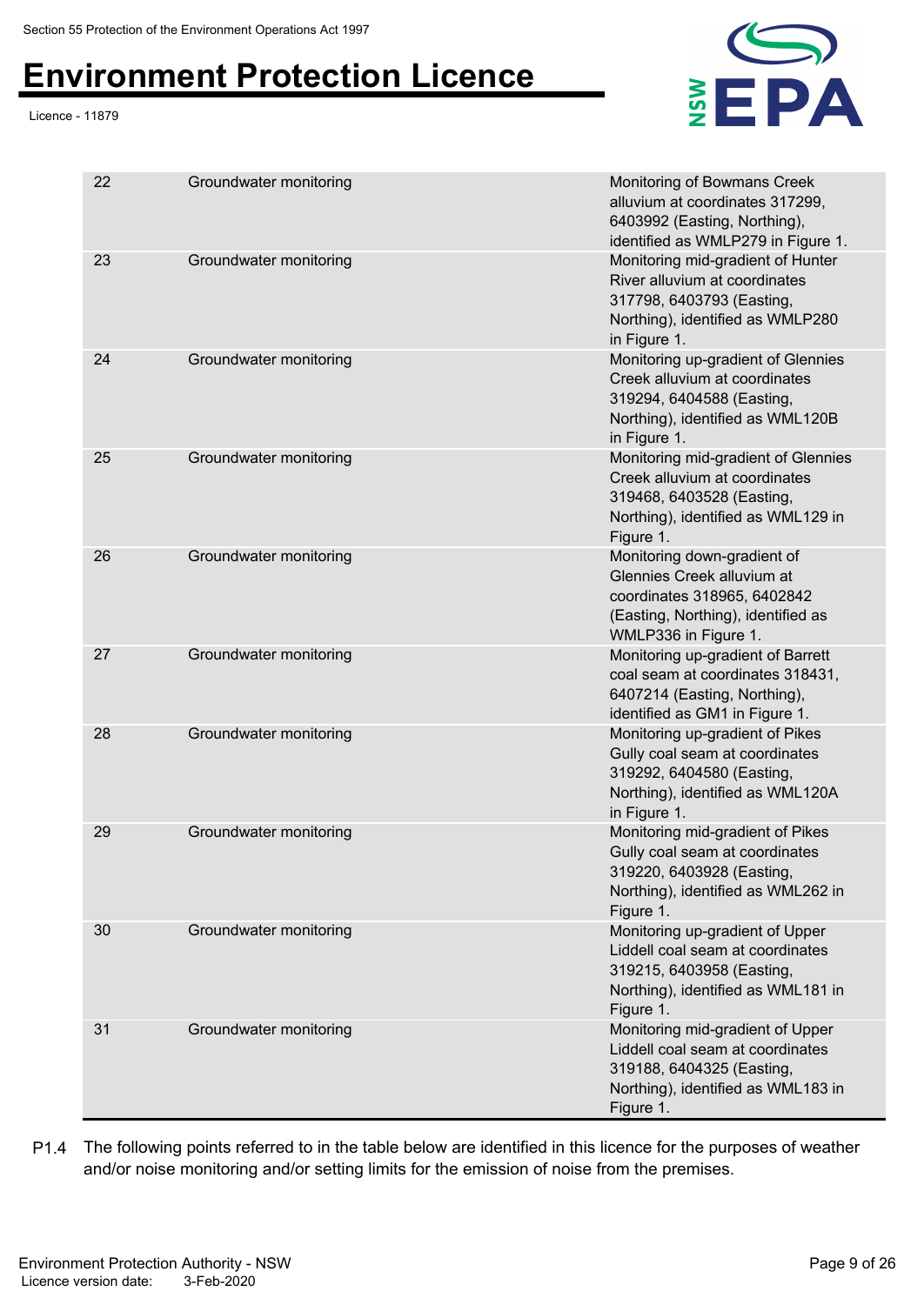Licence - 11879



### *Noise/Weather*

| <b>EPA identi-</b><br>fication no. | Type of monitoring point                                                                | <b>Location description</b>                                                                                                                          |
|------------------------------------|-----------------------------------------------------------------------------------------|------------------------------------------------------------------------------------------------------------------------------------------------------|
| $12 \overline{ }$                  | Meteorological Station - to determine<br>meteorological conditions for noise monitoring | Meteorological monitoring at coordinates<br>320522, 6406815 (Easting, Northing),<br>identified as Repeater on Figure 2.                              |
| 13                                 | Noise monitoring                                                                        | Monitoring at coordinates 320554,<br>6405839 (Easting, Northing), identified as<br>N3 on Figure 2 and representative of<br>Noise Assessment Group 2. |
| 14                                 | Noise monitoring                                                                        | Monitoring at coordinates 320297,<br>6405670 (Easting, Northing), identified as<br>N2 on Figure 2 and representative of<br>Noise Assessment Group 1. |
| 15                                 | Noise monitoring                                                                        | Monitoring at coordinates 319776,<br>6404101 (Easting, Northing), identified as<br>N4 on Figure 2 and representative of<br>Noise Assessment Group 3. |
| 32                                 | Meteorological Station - to determine<br>meteorological conditions for noise monitoring | Monitoring of temperature at 'M1' at<br>coordinates 320259, 6405971 (Easting,<br>Northing).                                                          |

- P1.5 For the purposes of Condition P1.1, P1.2 and P1.3, Figure 1 refers to the plan titled "Ashton Underground Mine Environment Protection licence 11879 Premises Boundary, Surface Infrastructure" dated 30/08/19 (EPA reference DOC19/761196).
- P1.6 For the purpose of Condition P1.4, Figure 2 refers to the plan titled "Ashton Underground Mine Environment Protection licence 11879 Premises Boundary, Monitoring" dated 30/08/19 (EPA reference DOC19/761196).
- P1.7 The datum for grid references in this Licence is the Geodetic Datum of Australia 1994 (GDA94), Zone 56.

## **3 Limit Conditions**

### **L1 Pollution of waters**

L1.1 Except as may be expressly provided in any other condition of this licence, the licensee must comply with section 120 of the Protection of the Environment Operations Act 1997.

## **L2 Concentration limits**

L2.1 Flares must be operated by the licensee such that there is no visible emission other than for a total period of no more than 5 minutes in any 2 hours, except for heat haze.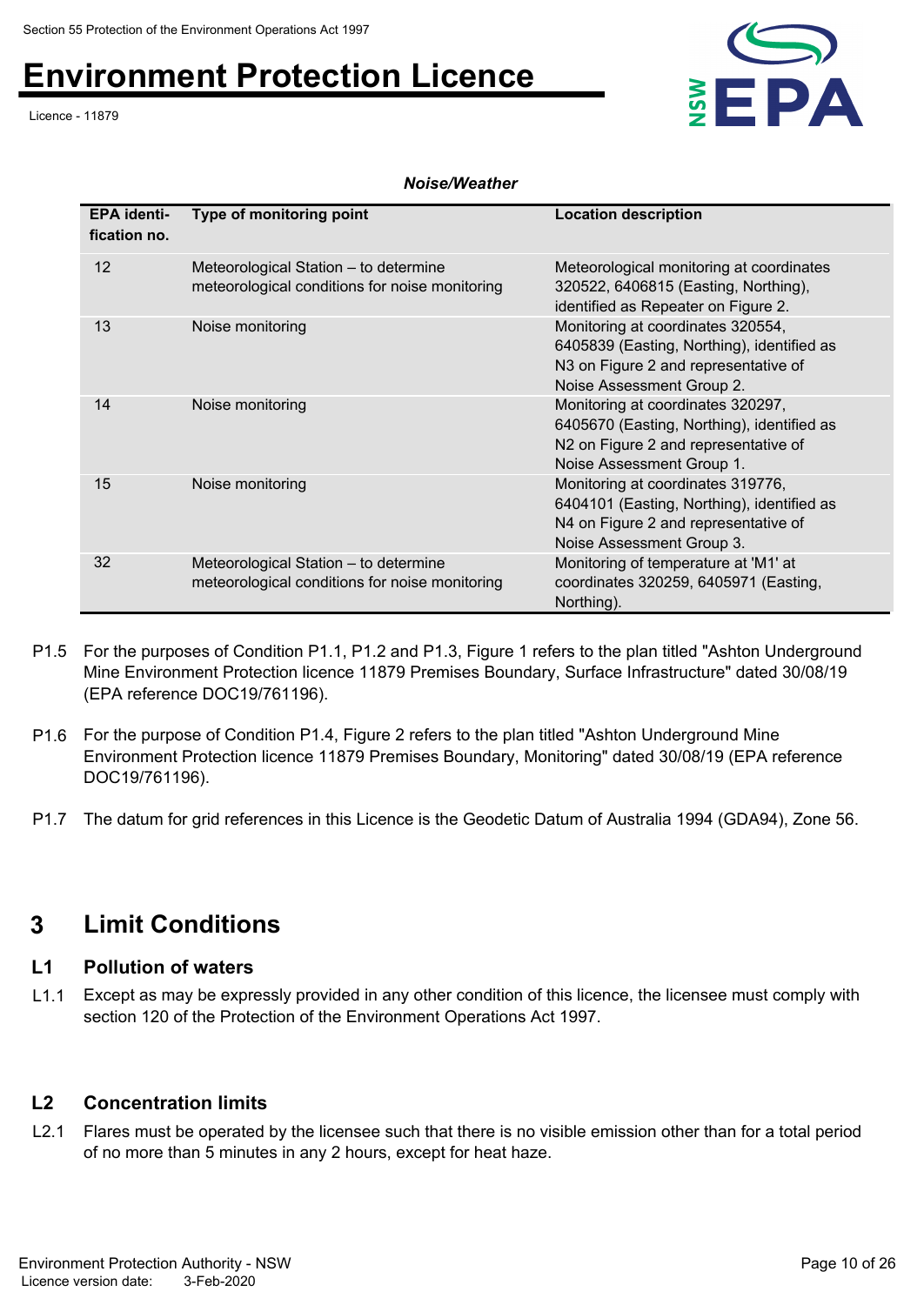Licence - 11879



### **L3 Waste**

- L3.1 The licensee must not cause, permit or allow any waste to be received at the premises unless specified in this licence.
- L3.2 The Licensee must not dispose of waste on the premises unless authorised by a condition of this Licence.

### **L4 Noise limits**

L4.1 Noise from the premises must not exceed the noise limits specified in the table below.

Residences referenced in this table are from the consent DA 309-11-2001-i and summarised in the EPA reference DOC19/761196.

| Location                                | Day LAeq(15<br>minute) | <b>Evening LAeq(15</b><br>minute) | Night LAeg(15<br>minute) | <b>Night LAeq(1</b><br>minute) |
|-----------------------------------------|------------------------|-----------------------------------|--------------------------|--------------------------------|
| EPA Point 13                            | 38                     | 38                                | 36                       | 46                             |
| EPA Point 14                            | 38                     | 38                                | 36                       | 46                             |
| EPA Point 15                            | 38                     | 38                                | 36                       | 46                             |
| All other privately<br>owned residences | 38                     | 38                                | 36                       | 46                             |

L4.2 For the purpose of Condition L4.1:

a) Day is defined as the period from 7am to 6pm Monday to Saturday and 8am to 6pm Sundays and Public Holidays,

b) Evening is defined as the period from 6pm to 10pm, and

c) Night is defined as the period from 10pm to 7am Monday to Saturday and 10pm to 8am Sundays and Public Holidays

- L4.3 The noise emission limits identified in condition L4.1 apply under the following meteorological conditions:
	- a) wind speeds up to 3m/s at 10m above ground level; and
	- b) temperature inversion conditions up to 3 degrees C/100m.

### L4.4 For the purposes of condition L4.1:

a) Data recorded by the closest and most representative meteorological station installed on the premises at EPA Identification Point 12 must be used to determine meteorological conditions; and

b) Temperature inversion conditions (stability category) are to be determined by the methods referred to

in Fact Sheet D of the Noise Policy for Industry (2017) using EPA Identification Points 12 and 32.

## **4 Operating Conditions**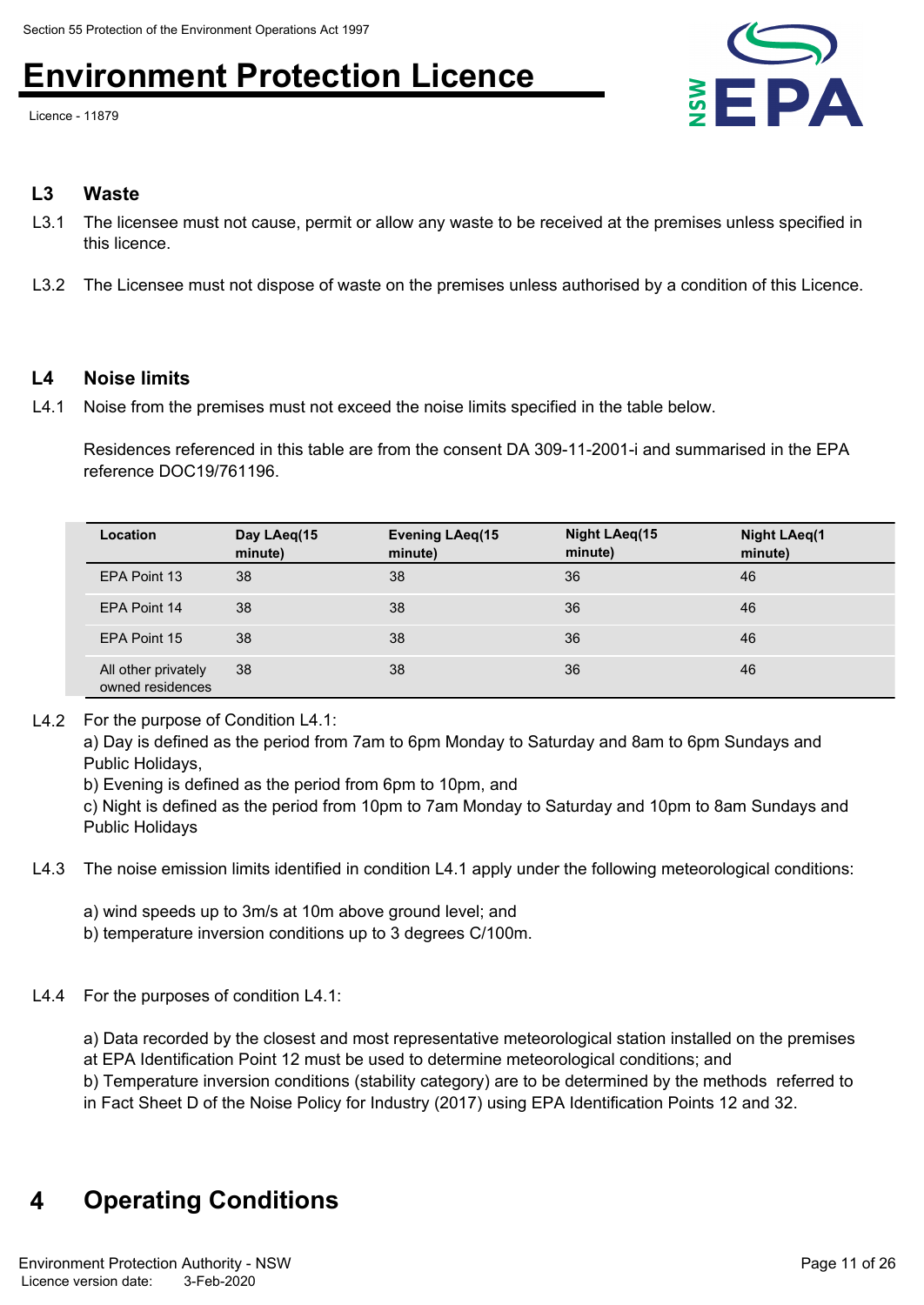Licence - 11879



### **O1 Activities must be carried out in a competent manner**

O1.1 Licensed activities must be carried out in a competent manner. This includes:

a) the processing, handling, movement and storage of materials and substances used to carry out the activity; and

b) the treatment, storage, processing, reprocessing, transport and disposal of waste generated by the activity.

### **O2 Maintenance of plant and equipment**

O2.1 All plant and equipment installed at the premises or used in connection with the licensed activity: a) must be maintained in a proper and efficient condition; and b) must be operated in a proper and efficient manner.

### **Sewage Treatment System**

- O2.2 The licensee is responsible for the correct operation of the sewage treatment system on the premises.
- O2.3 Correct operation involves regular supervision and system maintenance. The licensee must be aware of the system management requirements and must ensure that the necessary service contracts are in place.
- O2.4 The sewage treatment system must be serviced by a suitably qualified and experienced wastewater technician at least once in each quarterly period and a minimum of four times per year.
- O2.5 The licensee must record each inspection and any actions required or recommended by the technician including all results of tests performed on the sewage treatment system by the technician as required in Condition O<sub>2</sub>4
- O2.6 The licensee must prepare a sewage treatment system maintenance program. The program must include:

a) Certification from the system provider that the sewage treatment system is operating within its capacity;

b) Date, time and results of all routine maintenance procedures undertaken to the sewage treatment system; and

c) Provide written records of each quarterly inspection.

### **O3 Dust**

- O3.1 All operations and activities occurring at the premises must be carried out in a manner that will minimise the emission of dust from the premises.
- O3.2 All trafficable areas, coal storage areas and vehicle manoeuvring areas in or on the premises must be maintained, at all times, in a condition that will minimise the generation, or emission from the premises, of wind-blown or traffic generated dust.
- O3.3 The premises must be maintained in a condition which minimises or prevents the emission of dust from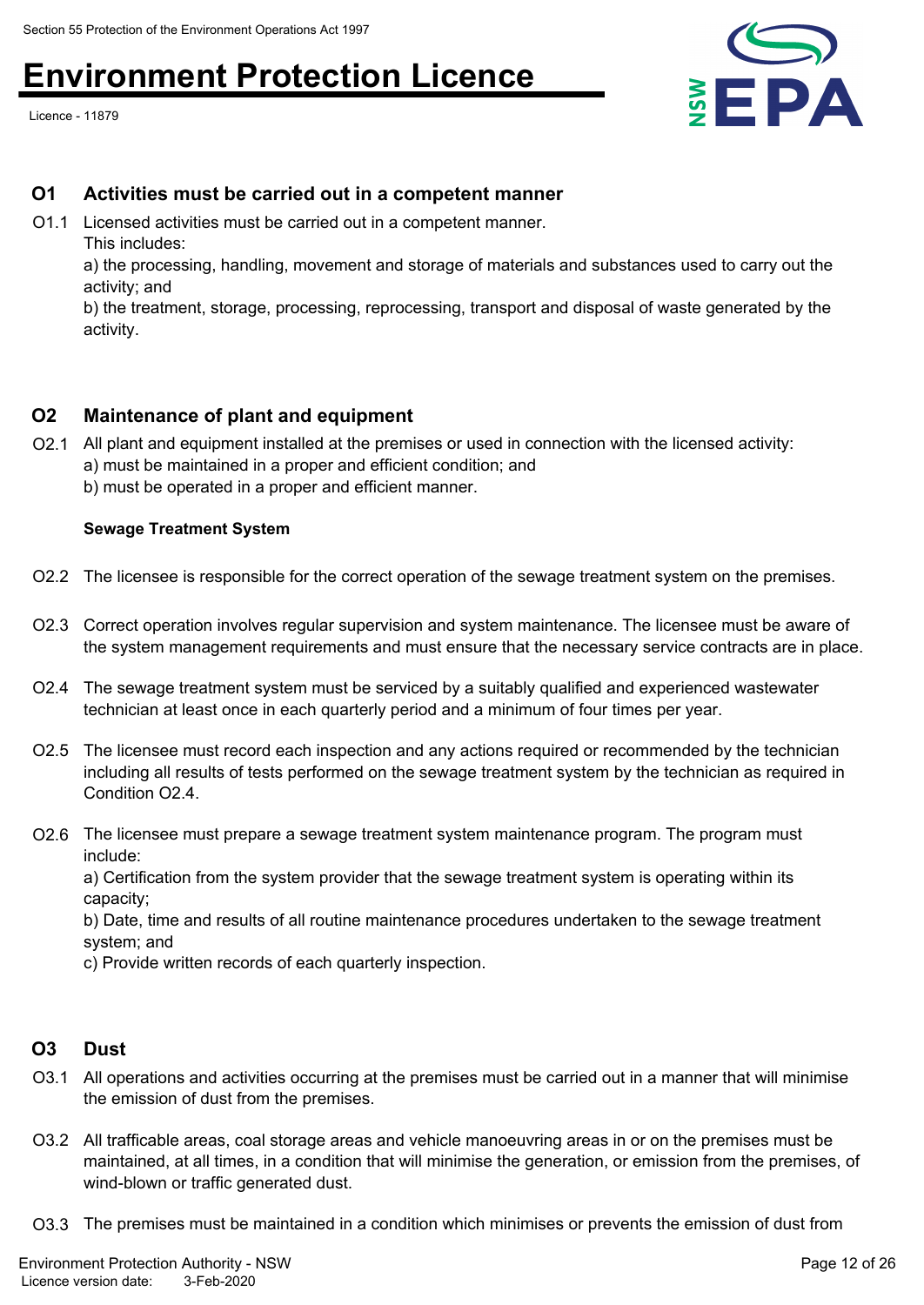Licence - 11879



the premises.

## **O4 Effluent application to land**

- O4.1 The licensee must ensure that the effluent discharge utilisation area perimeter is signposted and controlled in a manner to ensure exclusion of persons from that area.
- O4.2 The licensee must ensure that sprays or mists from irrigation do not drift beyond the boundary of the effluent discharge utilisation area and that no ponding occurs.
- O4.3 Application of wastewaters must only be applied at a rate that can be assimilated by the effluent discharge utilisation area and its evapotranspiration capacity.

### **O5 Emergency response**

Note: The licensee must maintain, and implement as necessary, a current Pollution Incident Response Management Plan (PIRMP) for the premises. The licensee must keep the incident response plan on the premises at all times. The incident response plan must document systems and procedures to deal with all types of incidents (e.g. spills, explosions or fire) that may occur at the premises or that may be associated with activities that occur at the premises and which are likely to cause harm to the environment. The licensee must develop a Pollution Incident Response Management Plan in accordance with the requirements in Part 5.7A of the Protection of the Environment Operations (POEO) Act 1997 and POEO regulations.

### **O6 Processes and management**

O6.1 Banks, channels and similar works must be constructed and maintained to divert stormwater away from disturbed or contaminated land surfaces such as mine workings, haul roads, overburden disposal areas, coal handling areas and wastewater treatment facilities. All diversion banks, channels and points of discharge must be constructed or stabilised so as to minimise erosion and scouring.

## **O7 Waste management**

- O7.1 A water management system must be constructed and utilised to manage the collection, storage, treatment, use and disposal of minewater, sewage effluent and other wastewater.
- O7.2 Bund(s) must be installed around areas in which fuels, oils and chemicals are stored. Bunds must: a) have walls and floors constructed of impervious materials;

b) be of sufficient capacity to contain 110% of the volume of the tank (or 110% volume of the largest tank where a group of tanks are installed);

- c) have walls not be less than 250 millimetres high; and
- d) have floors graded to a collection sump.

O7.3 A wastewater treatment facility with oil separator and sediment trap must be installed to treat drainage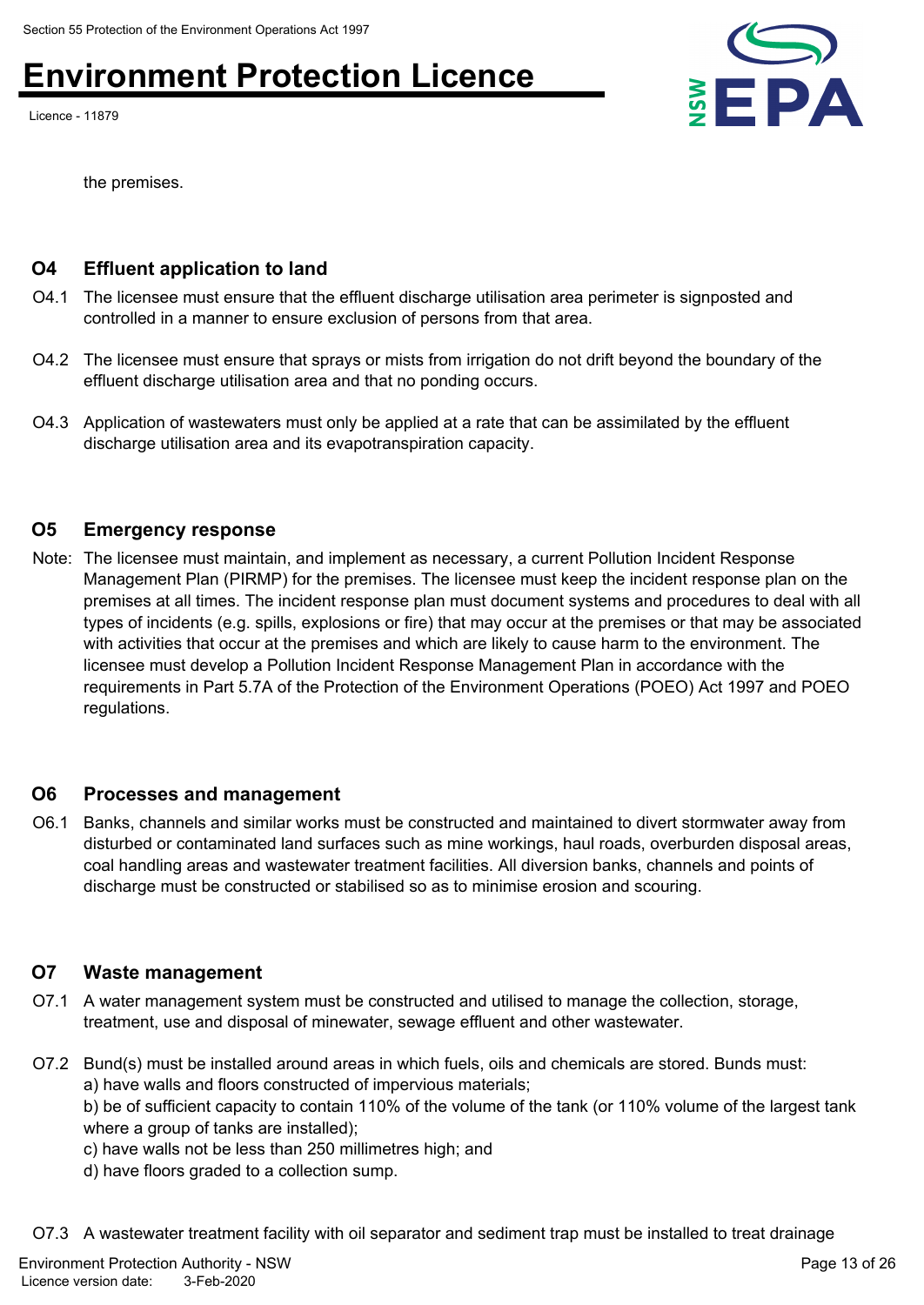Licence - 11879



from the hardstand, vehicle servicing and general workshop areas.

### **O8 Other operating conditions**

O8.1 There must be no incineration or open burning of any material(s) on the premises, except as specifically authorised by the EPA.

## **5 Monitoring and Recording Conditions**

### **M1 Monitoring records**

- M1.1 The results of any monitoring required to be conducted by this licence or a load calculation protocol must be recorded and retained as set out in this condition.
- M1.2 All records required to be kept by this licence must be:
	- a) in a legible form, or in a form that can readily be reduced to a legible form;
	- b) kept for at least 4 years after the monitoring or event to which they relate took place; and
	- c) produced in a legible form to any authorised officer of the EPA who asks to see them.
- M1.3 The following records must be kept in respect of any samples required to be collected for the purposes of this licence:
	- a) the date(s) on which the sample was taken;
	- b) the time(s) at which the sample was collected;
	- c) the point at which the sample was taken; and
	- d) the name of the person who collected the sample.

## **M2 Requirement to monitor concentration of pollutants discharged**

- M2.1 For each monitoring/discharge point or utilisation area specified below (by a point number), the licensee must monitor (by sampling and obtaining results by analysis) the concentration of each pollutant specified in Column 1. The licensee must use the sampling method, units of measure, and sample at the frequency, specified opposite in the other columns:
- M2.2 Air Monitoring Requirements

### **POINT 9,10,11**

| <b>Pollutant</b> | Units of measure           | <b>Frequency</b> | <b>Sampling Method</b> |
|------------------|----------------------------|------------------|------------------------|
| <b>PM10</b>      | micrograms per cubic metre | Continuous       | $AM-22$                |

M2.3 Water and/ or Land Monitoring Requirements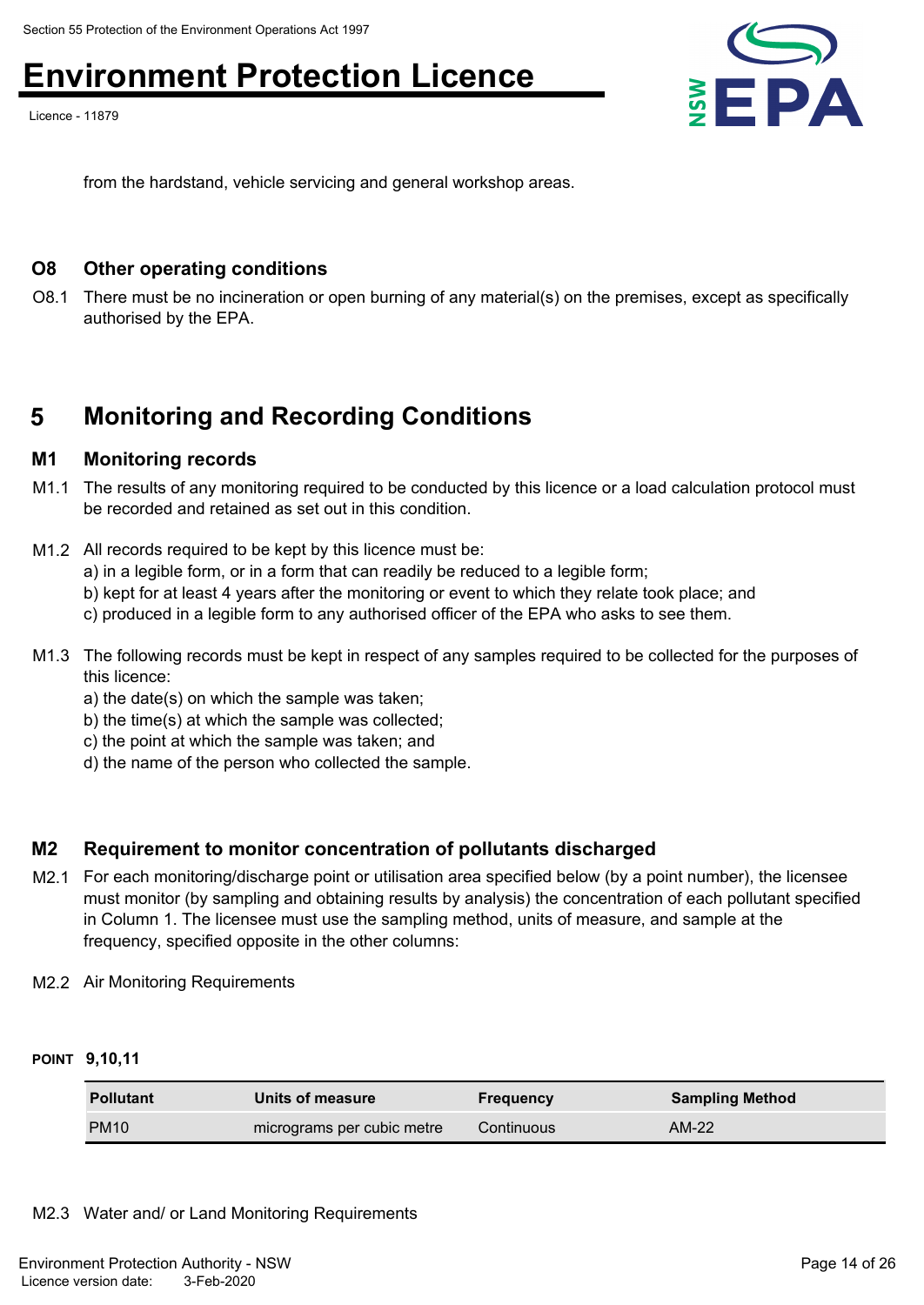Licence - 11879



#### **POINT 2,3,4,5,6,7**

| <b>Pollutant</b>          | Units of measure               | <b>Frequency</b>                   | <b>Sampling Method</b> |
|---------------------------|--------------------------------|------------------------------------|------------------------|
| Conductivity              | microsiemens per<br>centimetre | Once a month (min. of 4)<br>weeks) | Grab sample            |
| pH                        | рH                             | Once a month (min. of 4)<br>weeks) | Grab sample            |
| Total suspended<br>solids | milligrams per litre           | Once a month (min. of 4)<br>weeks) | Grab sample            |

#### **POINT 17,18,19**

| <b>Pollutant</b>        | Units of measure                            | <b>Frequency</b> | <b>Sampling Method</b> |
|-------------------------|---------------------------------------------|------------------|------------------------|
| <b>Faecal Coliforms</b> | colony forming units per<br>100 millilitres | Quarterly        | Grab sample            |
| pH                      | рH                                          | Quarterly        | Grab sample            |

### **POINT 20,21,22,23,24,25,26,27,28,29,30,31**

| <b>Pollutant</b>               | Units of measure               | <b>Frequency</b> | <b>Sampling Method</b> |
|--------------------------------|--------------------------------|------------------|------------------------|
| Conductivity                   | microsiemens per<br>centimetre | Every 6 months   | Grab sample            |
| <b>Standing Water</b><br>Level | metres                         | Every 6 months   | In situ                |

### **M3 Testing methods - concentration limits**

M3.1 Monitoring for the concentration of a pollutant emitted to the air required to be conducted by this licence must be done in accordance with:

a) any methodology which is required by or under the Act to be used for the testing of the concentration of the pollutant; or

b) if no such requirement is imposed by or under the Act, any methodology which a condition of this licence requires to be used for that testing; or

c) if no such requirement is imposed by or under the Act or by a condition of this licence, any methodology approved in writing by the EPA for the purposes of that testing prior to the testing taking place.

Note: The *Protection of the Environment Operations (Clean Air) Regulation 2010* requires testing for certain purposes to be conducted in accordance with test methods contained in the publication "Approved Methods for the Sampling and Analysis of Air Pollutants in NSW".

M3.2 Subject to any express provision to the contrary in this licence, monitoring for the concentration of a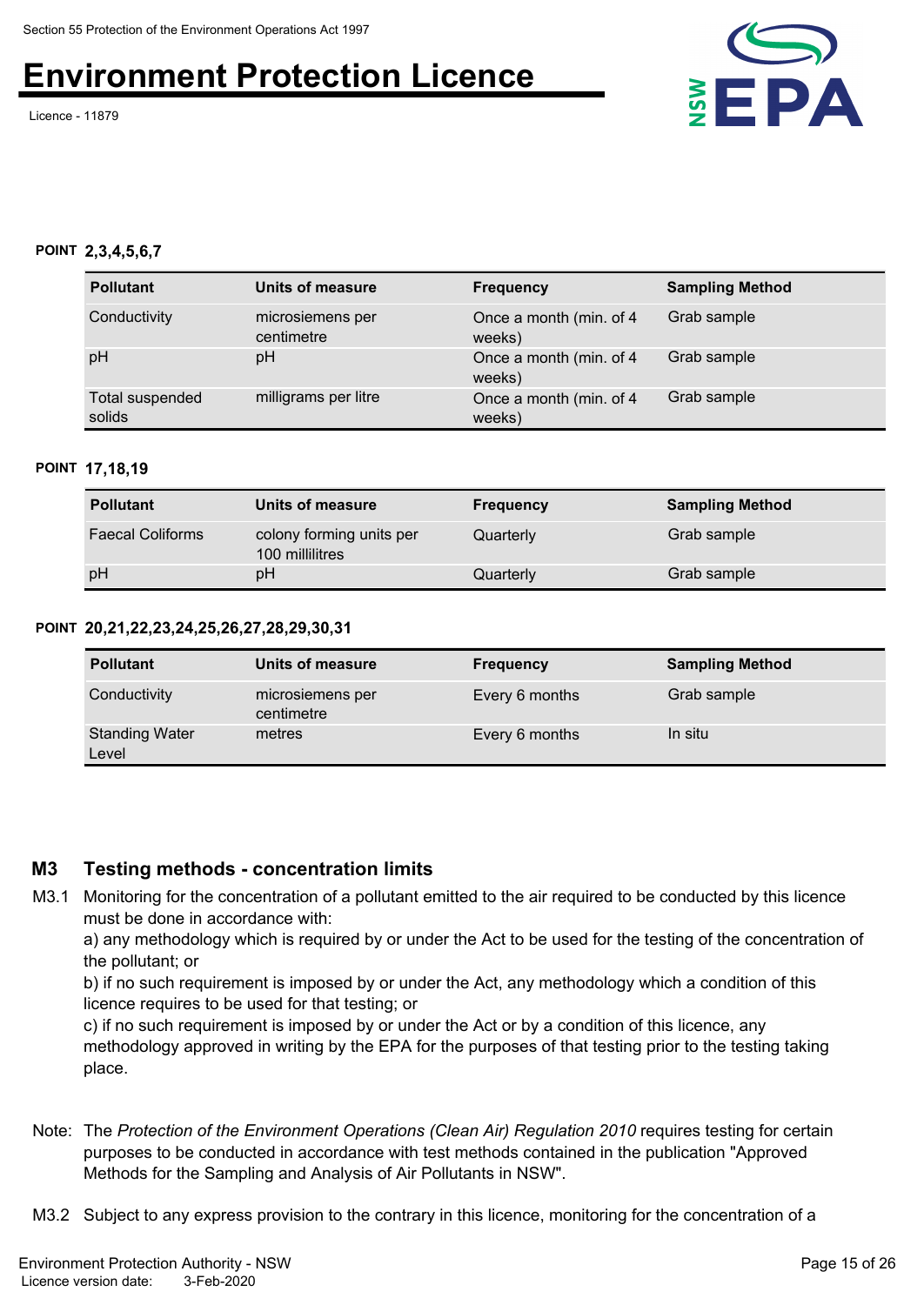Licence - 11879



pollutant discharged to waters or applied to a utilisation area must be done in accordance with the Approved Methods Publication unless another method has been approved by the EPA in writing before any tests are conducted.

## **M4 Weather monitoring**

M4.1 The licensee must collect and analyse meteorological data at monitoring point 12 for the parameters, at a frequency, averaging period and using a method as specified in the table below.

| <b>Parameter</b>                    | <b>Units of Measure</b> | <b>Frequency</b> | <b>Averaging Period</b> | <b>Sampling Method</b>                                        |
|-------------------------------------|-------------------------|------------------|-------------------------|---------------------------------------------------------------|
| Temperature @<br>1.2 <sub>m</sub>   | C                       | Continuous       | 1 hour                  | $AM-4$                                                        |
| Rainfall                            | <sub>mm</sub>           | Continuous       | 15 minutes              | $AM-4$                                                        |
| Wind direction @<br>10 <sub>m</sub> | degrees                 | Continuous       | 10 minutes              | AM-2 & AM-4                                                   |
| Wind speed $@$<br>10 <sub>m</sub>   | m/s                     | Continuous       | 10 minutes              | AM-2 & AM-4                                                   |
| Temperature<br>Lapse Rate           | degrees                 | Continuous       | 15 minutes              | Factsheet D of the<br><b>NSW Noise Policy</b><br>for Industry |

*Meteorological Monitoring*

Note: All methods are specified in the *Approved Methods for the Sampling and Analysis of Air Pollutants in New South Wales* and all monitoring must be conducted strictly in accordance with the requirements outlined in this document.

### **M5 Recording of pollution complaints**

- M5.1 The licensee must keep a legible record of all complaints made to the licensee or any employee or agent of the licensee in relation to pollution arising from any activity to which this licence applies.
- M5.2 The record must include details of the following:
	- a) the date and time of the complaint;
	- b) the method by which the complaint was made;
	- c) any personal details of the complainant which were provided by the complainant or, if no such details were provided, a note to that effect;
	- d) the nature of the complaint;
	- e) the action taken by the licensee in relation to the complaint, including any follow-up contact with the complainant; and
	- f) if no action was taken by the licensee, the reasons why no action was taken.
- M5.3 The record of a complaint must be kept for at least 4 years after the complaint was made.
- M5.4 The record must be produced to any authorised officer of the EPA who asks to see them.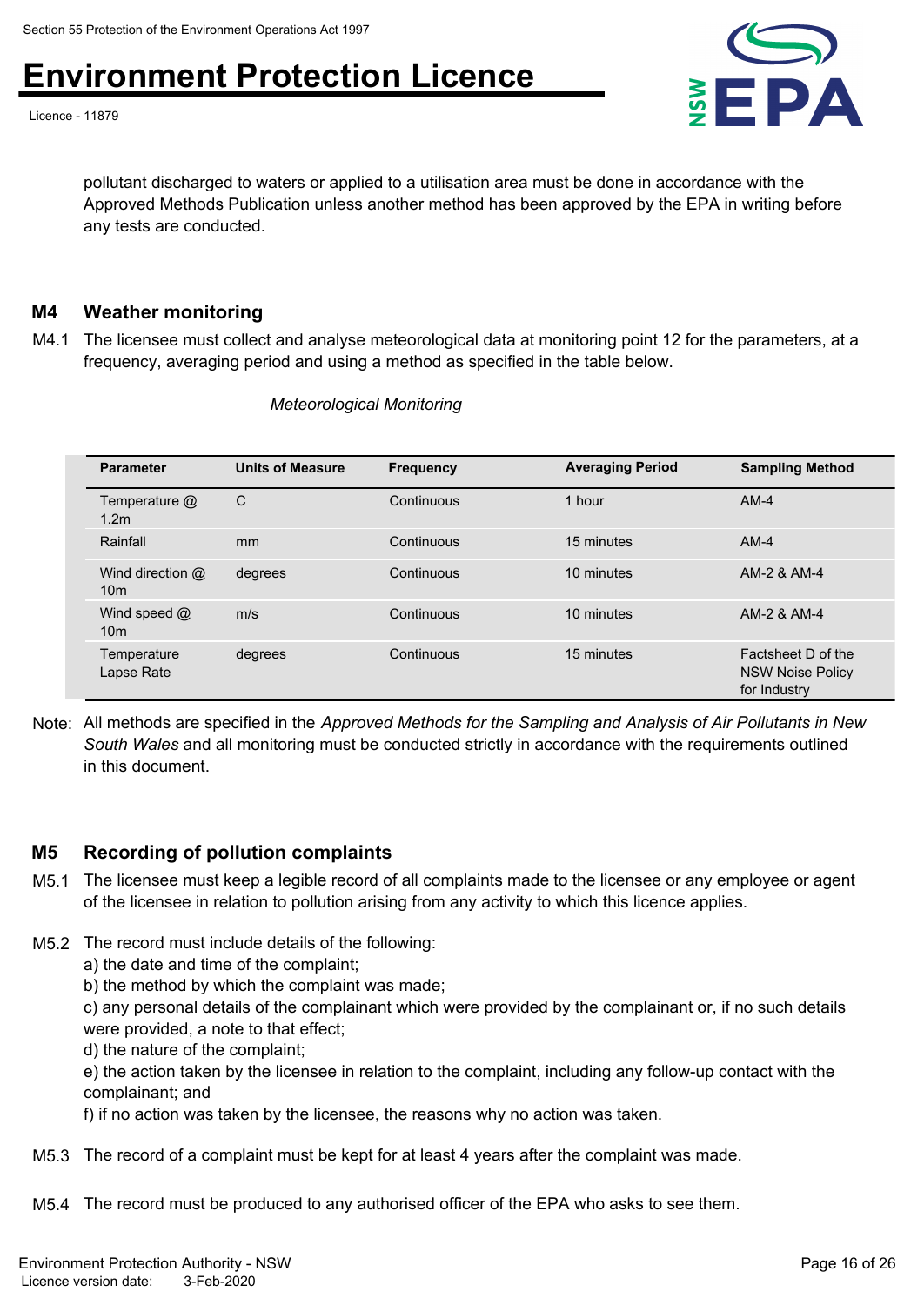Licence - 11879



### **M6 Telephone complaints line**

- M6.1 The licensee must operate during its operating hours a telephone complaints line for the purpose of receiving any complaints from members of the public in relation to activities conducted at the premises or by the vehicle or mobile plant, unless otherwise specified in the licence.
- M6.2 The licensee must notify the public of the complaints line telephone number and the fact that it is a complaints line so that the impacted community knows how to make a complaint.
- M6.3 The preceding two conditions do not apply until 3 months after: the date of the issue of this licence.

## **M7 Other monitoring and recording conditions**

### **Requirement to Monitor Particulate Matter**

M7.1 The Licensee must record the average PM10 concentration at monitoring points 9,10 and 11 at intervals of 10 minutes. This data must be made available upon request by any Authorised Officer of the EPA who asks to see them.

### **M8 Noise monitoring**

M8.1 To assess compliance with the noise limits specified within this licence, the licensee must undertake operator attended noise monitoring at each specified noise monitoring point in accordance with the table below.

### **POINT 13,14,15**

| <b>Assessment period</b> | Minimum frequency in a | <b>Minimum duration within</b> | Minimum number of |
|--------------------------|------------------------|--------------------------------|-------------------|
|                          | reporting period       | assessment period              | assessment period |
| Night                    | Monthly                | 15 minutes                     | I operation day   |

M8.2 For the purposes of compliance monitoring and determining the noise generated at the premises the modification factors in the EPA's Fact Sheet C of the Noise Policy for Industry (2017) must be applied, as appropriate, to the noise levels measured by noise monitoring equipment.

### *Definitions*

Noise refers to 'sound pressure levels' for the purpose of conditions L5.1 to L.5.4 and condition M10.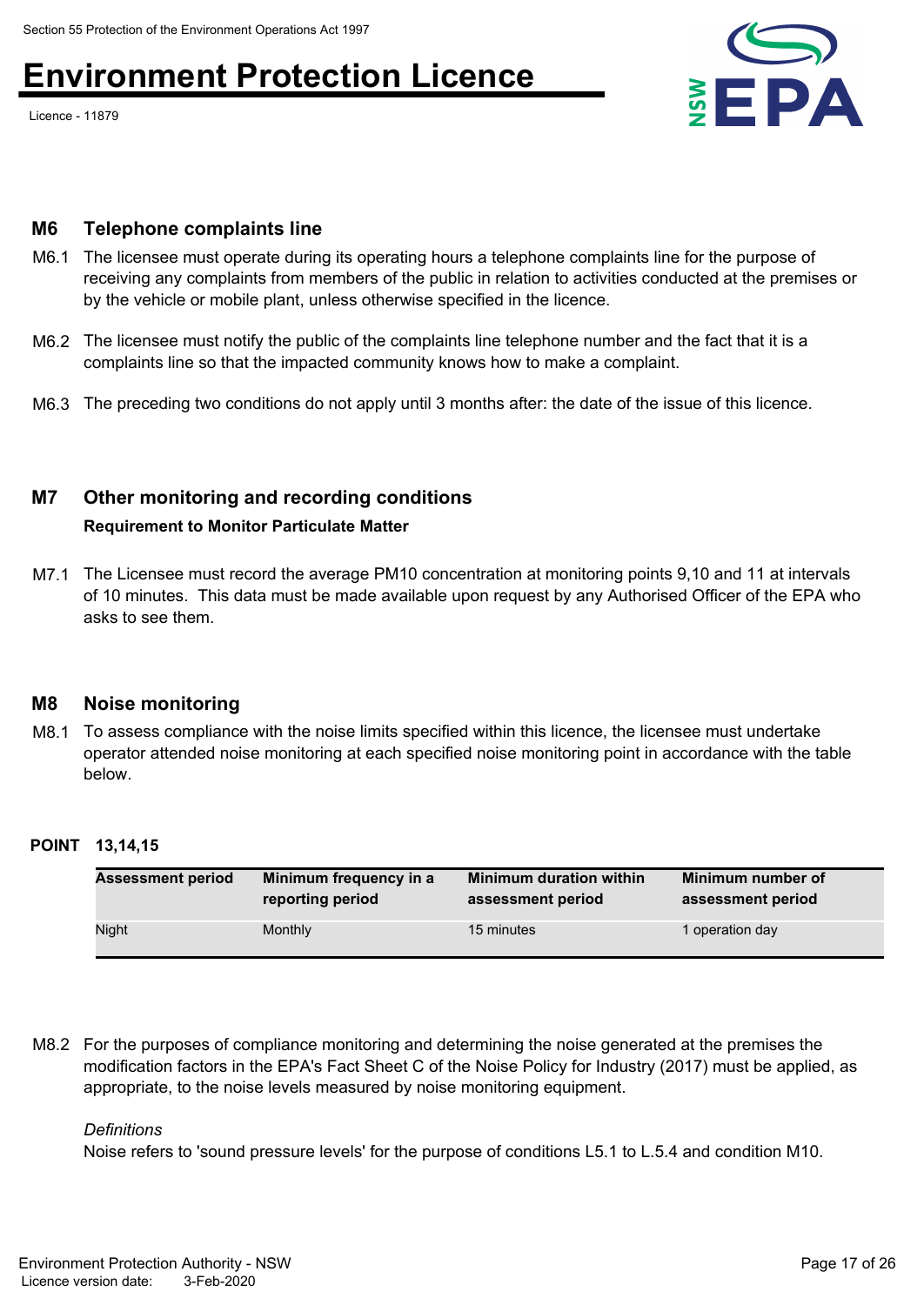Licence - 11879



## **6 Reporting Conditions**

### **R1 Annual return documents**

R1.1 The licensee must complete and supply to the EPA an Annual Return in the approved form comprising:

- 1. a Statement of Compliance,
- 2. a Monitoring and Complaints Summary,
- 3. a Statement of Compliance Licence Conditions,
- 4. a Statement of Compliance Load based Fee,
- 5. a Statement of Compliance Requirement to Prepare Pollution Incident Response Management Plan,
- 6. a Statement of Compliance Requirement to Publish Pollution Monitoring Data; and
- 7. a Statement of Compliance Environmental Management Systems and Practices.

At the end of each reporting period, the EPA will provide to the licensee a copy of the form that must be completed and returned to the EPA.

- R1.2 An Annual Return must be prepared in respect of each reporting period, except as provided below.
- Note: The term "reporting period" is defined in the dictionary at the end of this licence. Do not complete the Annual Return until after the end of the reporting period.
- R1.3 Where this licence is transferred from the licensee to a new licensee:

a) the transferring licensee must prepare an Annual Return for the period commencing on the first day of the reporting period and ending on the date the application for the transfer of the licence to the new licensee is granted; and

b) the new licensee must prepare an Annual Return for the period commencing on the date the application for the transfer of the licence is granted and ending on the last day of the reporting period.

- Note: An application to transfer a licence must be made in the approved form for this purpose.
- R1.4 Where this licence is surrendered by the licensee or revoked by the EPA or Minister, the licensee must prepare an Annual Return in respect of the period commencing on the first day of the reporting period and ending on: a) in relation to the surrender of a licence - the date when notice in writing of approval of the surrender is given; or

b) in relation to the revocation of the licence - the date from which notice revoking the licence operates.

- R1.5 The Annual Return for the reporting period must be supplied to the EPA via eConnect *EPA* or by registered post not later than 60 days after the end of each reporting period or in the case of a transferring licence not later than 60 days after the date the transfer was granted (the 'due date').
- R1.6 The licensee must retain a copy of the Annual Return supplied to the EPA for a period of at least 4 years after the Annual Return was due to be supplied to the EPA.
- R1.7 Within the Annual Return, the Statements of Compliance must be certified and the Monitoring and Complaints Summary must be signed by: a) the licence holder; or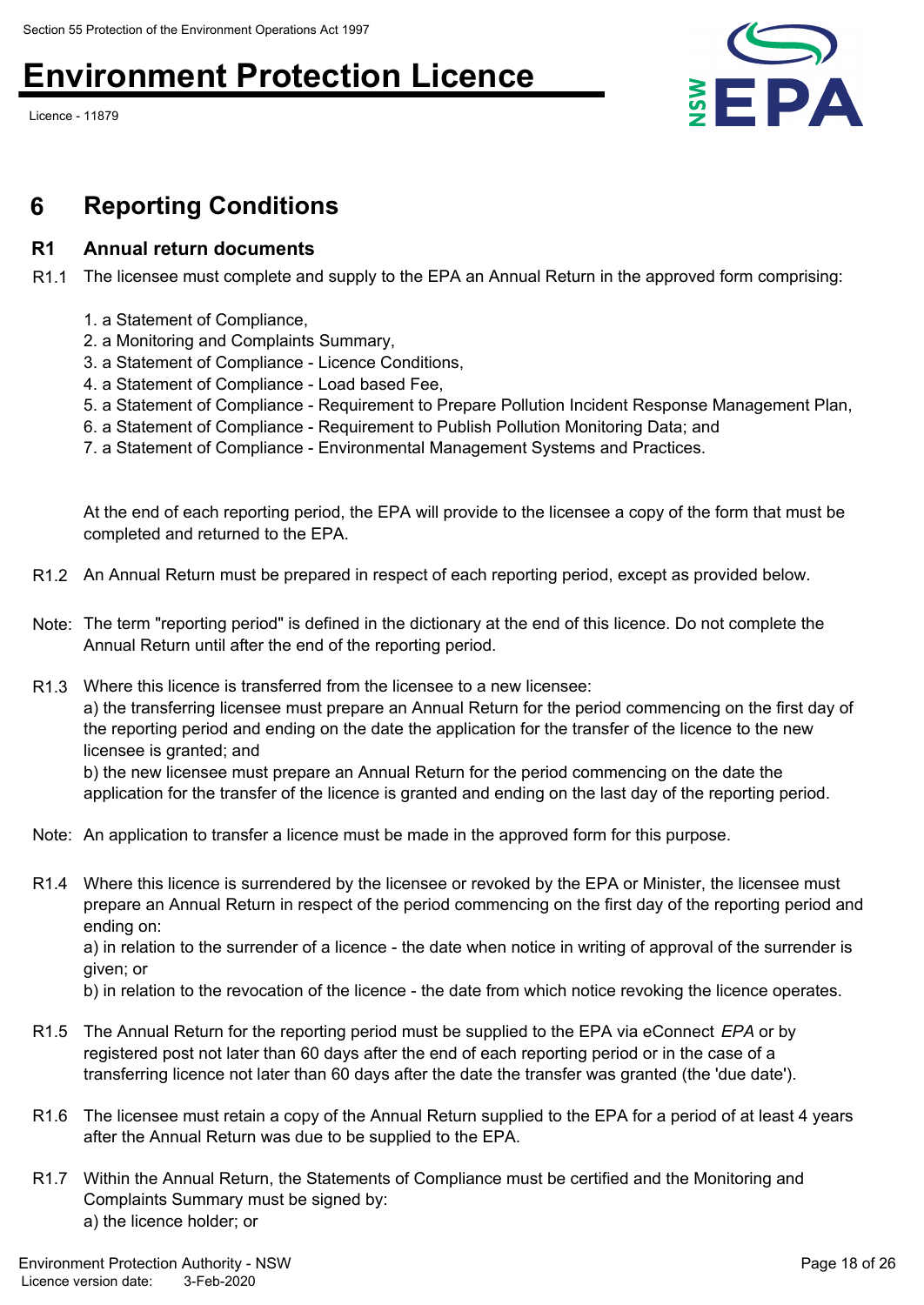Licence - 11879



b) by a person approved in writing by the EPA to sign on behalf of the licence holder.

### **R2 Notification of environmental harm**

- R2.1 Notifications must be made by telephoning the Environment Line service on 131 555.
- R2.2 The licensee must provide written details of the notification to the EPA within 7 days of the date on which the incident occurred.
- Note: The licensee or its employees must notify all relevant authorities of incidents causing or threatening material harm to the environment immediately after the person becomes aware of the incident in accordance with the requirements of Part 5.7 of the Act.

### **R3 Written report**

R3.1 Where an authorised officer of the EPA suspects on reasonable grounds that: a) where this licence applies to premises, an event has occurred at the premises; or b) where this licence applies to vehicles or mobile plant, an event has occurred in connection with the carrying out of the activities authorised by this licence,

and the event has caused, is causing or is likely to cause material harm to the environment (whether the harm occurs on or off premises to which the licence applies), the authorised officer may request a written report of the event.

- R3.2 The licensee must make all reasonable inquiries in relation to the event and supply the report to the EPA within such time as may be specified in the request.
- R3.3 The request may require a report which includes any or all of the following information:
	- a) the cause, time and duration of the event;
	- b) the type, volume and concentration of every pollutant discharged as a result of the event;

c) the name, address and business hours telephone number of employees or agents of the licensee, or a specified class of them, who witnessed the event;

d) the name, address and business hours telephone number of every other person (of whom the licensee is aware) who witnessed the event, unless the licensee has been unable to obtain that information after making reasonable effort;

e) action taken by the licensee in relation to the event, including any follow-up contact with any complainants;

f) details of any measure taken or proposed to be taken to prevent or mitigate against a recurrence of such an event; and

g) any other relevant matters.

R3.4 The EPA may make a written request for further details in relation to any of the above matters if it is not satisfied with the report provided by the licensee. The licensee must provide such further details to the EPA within the time specified in the request.

## **R4 Other notifications**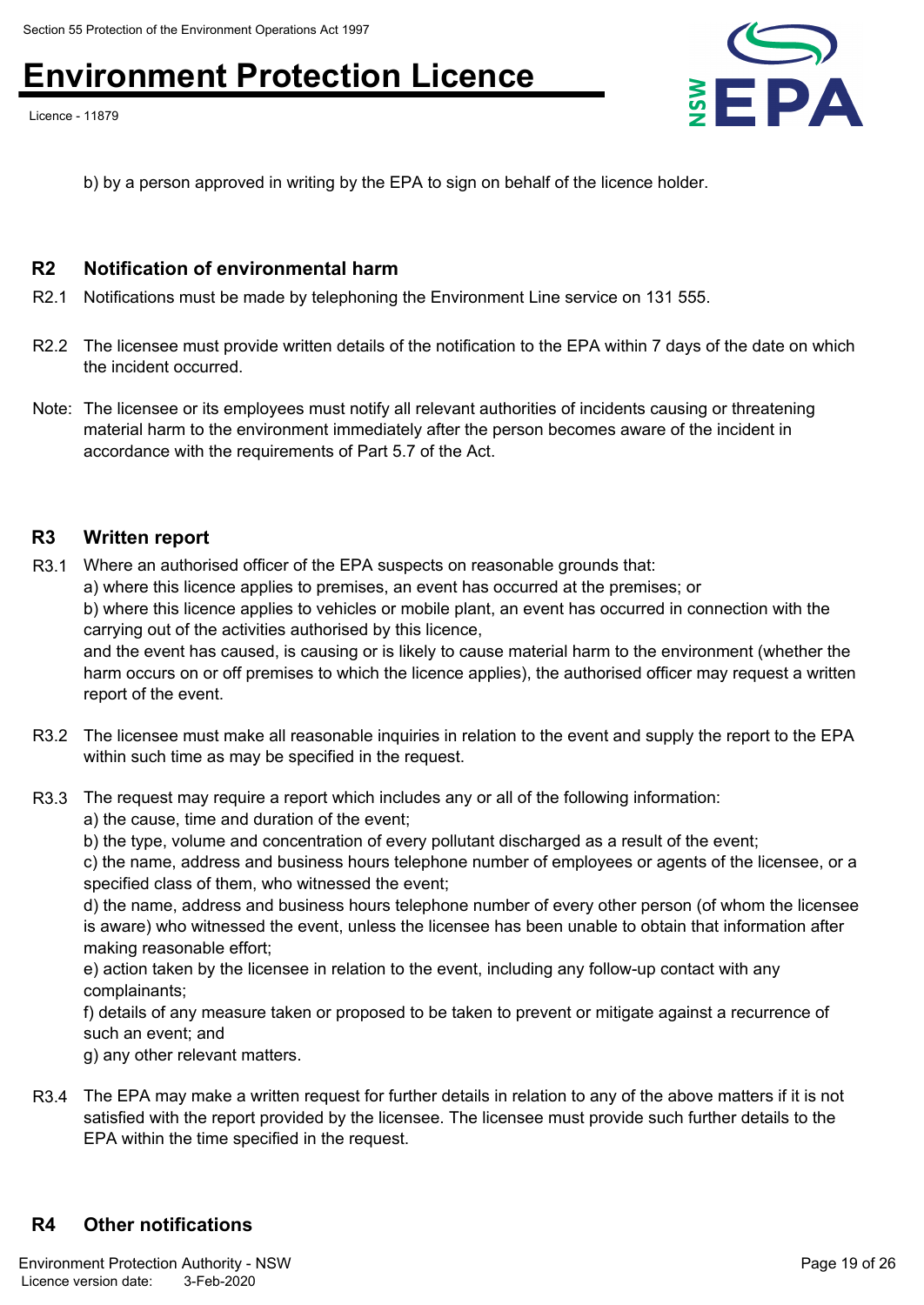Licence - 11879



### **Noise Exceedance Notification**

R4.1 The licensee must report any exceedance of licence noise limits to the EPA Hunter at hunter.region@epa.nsw.gov.au as soon as practicable after the exceedance becomes know to the licensee or to one of the licensee's employees or agents

### **[Notification of Pollution of Wat](mailto:hunter.region@epa.nsw.gov.au)ers**

- R4.2 The Licensee must notify the EPA by telephoning the Environment Line service on 131 555 immediately after the Licensee becomes aware of any contravention or potential contravention of Condition L1 of the Licence.
- R4.3 The Licensee must provide written details of the notification to the EPA Director Hunter at hunter.region@epa.nsw.gov.au within 7 days of the date of the notification.

### **R5 [Other reporting conditions](mailto:hunter.region@epa.nsw.gov.au)**

### **Noise Compliance Assessment Report**

R5.1 A noise compliance assessment report must be submitted to the EPA on an annual basis with the Annual Return as set out in Condition R1. The report must be prepared by an accredited acoustical consultant and determine compliance with noise limits at noise monitoring points specified in Condition (s) P1.4 and L4.2 to L4.4.

### **Water Quality Monitoring Report**

R5.2 The licensee must provide the EPA with its Annual Return an annual water quality monitoring report prepared by an appropriately qualified and experienced person that includes the following:

a) for the monitoring required by the licence during the reporting period to which the Annual Return relates:

 (i) a summary of results for all ambient water quality monitoring required by the licence in table form and graphical form;

 (ii) total daily rainfall records from the premises meteorological monitoring required by the licence on the day that the sampling was undertaken in table form;

- (iii) total daily continuous rainfall records in graphical form; and
- (iv) a plan with the monitoring locations.

b) A graphical presentation of the trends of monitoring results required by the licence for the reporting period to which the Annual Return relates and the preceding data for the period of record the licensee has monitoring results for the licensed location.

c) A graphical representation of total daily continuous rainfall records required by the licence for the record that matches the ambient water quality results, if available.

### **Groundwater Quality Monitoring Report**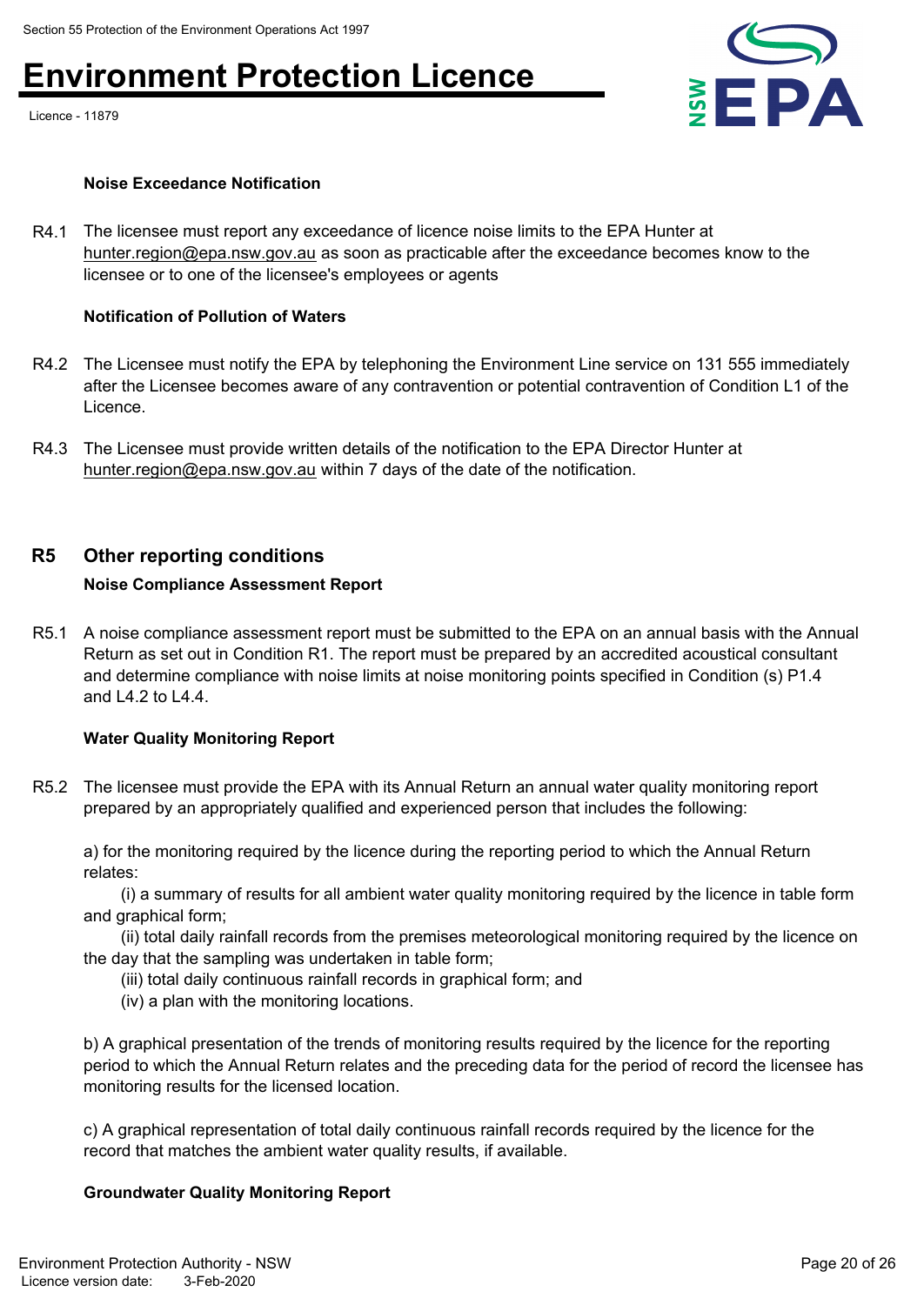Licence - 11879



R5.3 The licensee must provide the EPA with its Annual Return an annual groundwater quality monitoring report prepared by an appropriately qualified and experienced person that includes the following:

a) for the monitoring required by the licence during the reporting period to which the Annual Return relates:

 (i) a summary of results for all groundwater quality monitoring required by the licence in table form and graphical form;

 (ii) total daily rainfall records from the premises meteorological monitoring required by the licence on the day that the sampling was undertaken in table form;

- (iii) total daily continuous rainfall records in graphical form; and
- (iv) a plan with the monitoring locations.

b) A graphical presentation of the trends of monitoring results required by the licence for the reporting period to which the Annual Return relates and the preceding data for the period of record the licensee has monitoring results for the licensed location.

c) A graphical representation of total daily continuous rainfall records required by the licence for the record that matches the groundwater quality results, if available.

### **Sewage Treatment Systems**

- R5.4 The sewage treatment system maintenance program required by Condition O2.6 must be submitted annually to the EPA with the Annual Return.
- R5.5 The licensee must retain a copy of each report required by Condition O2.5 for 3 years from the date each record is made.

## **7 General Conditions**

## **G1 Copy of licence kept at the premises or plant**

- G1.1 A copy of this licence must be kept at the premises to which the licence applies.
- G1.2 The licence must be produced to any authorised officer of the EPA who asks to see it.
- G1.3 The licence must be available for inspection by any employee or agent of the licensee working at the premises.

## **G2 Contact number for incidents and responsible employees**

G2.1 The licensee must operate one 24-hour telephone contact line for the purpose of enabling the EPA: a) to contact the licensee or a representative of the licensee who can respond at all times to incidents relating to individual premises, and

b) to contact the licensee's senior employees or agents authorised at all times to:

- i) speak on behalf of the licensee, and
- ii) provide any information or document required under licence.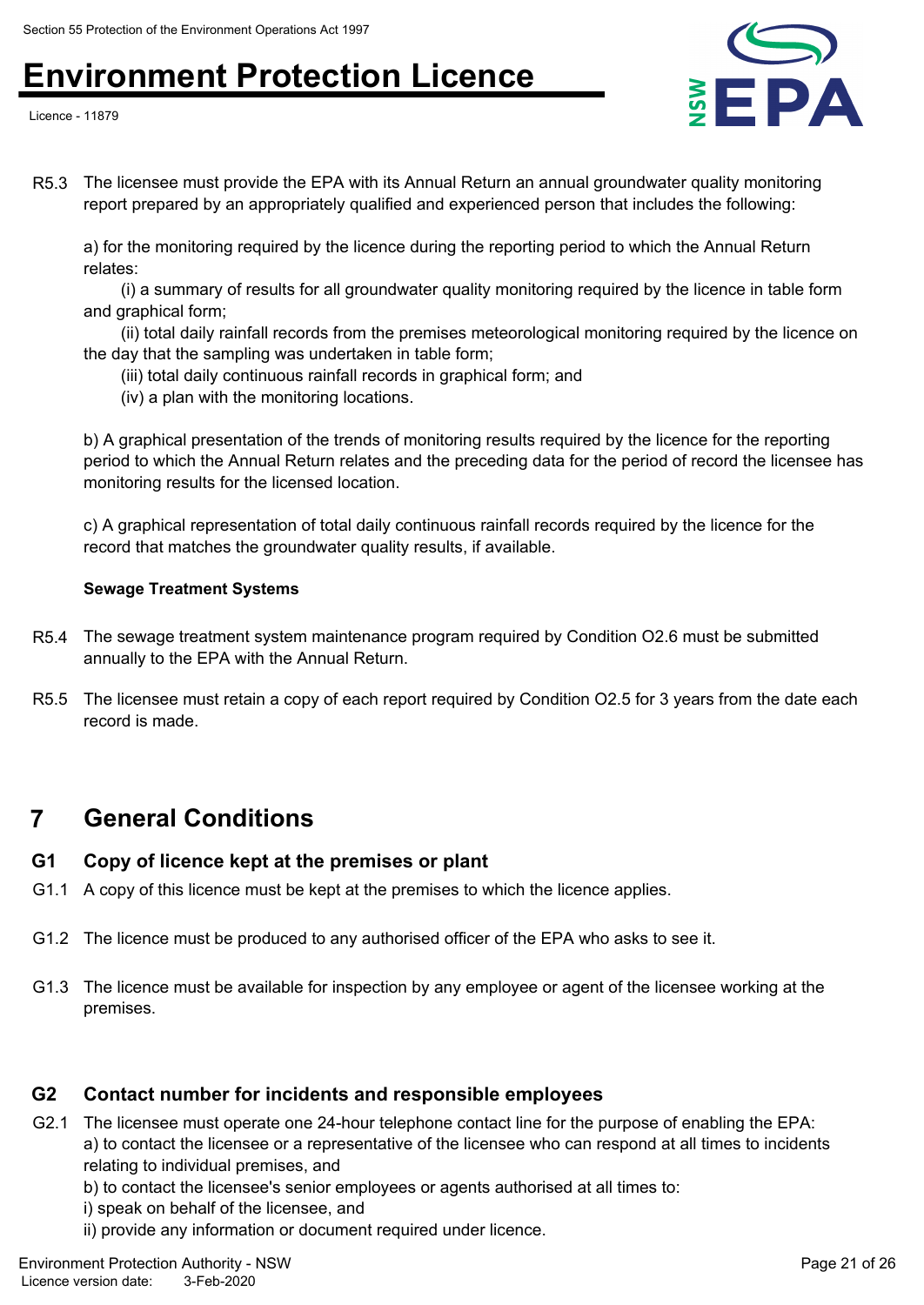Licence - 11879



## **G3 Other general conditions**

## G3.1 **Completed Programs**

| Program                                                  | <b>Description</b>                                                                                                                                                                                                                                                                                                                                                                      | <b>Completed Date</b> |
|----------------------------------------------------------|-----------------------------------------------------------------------------------------------------------------------------------------------------------------------------------------------------------------------------------------------------------------------------------------------------------------------------------------------------------------------------------------|-----------------------|
| Report comparing actual<br>measured noise levels<br>gene | Provide a report comparing actual measured<br>noise levels generated by the Licensee with<br>those predicted in the EIS under all conditions<br>incl inversions & enhancing winds, & list<br>measures taken to ensure noise from mine is<br>not in excess of predict or limit. To prevent<br>excessive noise levels at sensitive receptors<br>(partpcularliy in Camberwell Village).(+) | 22-July-2009          |
| Coal Mine Particulate<br>Matter Control Best<br>Practice | Requires the licensee to conduct a site specific<br>Best Management Practice (BMP)<br>determination to identify ways to reduce particle<br>emissions.                                                                                                                                                                                                                                   | 29-June-2012          |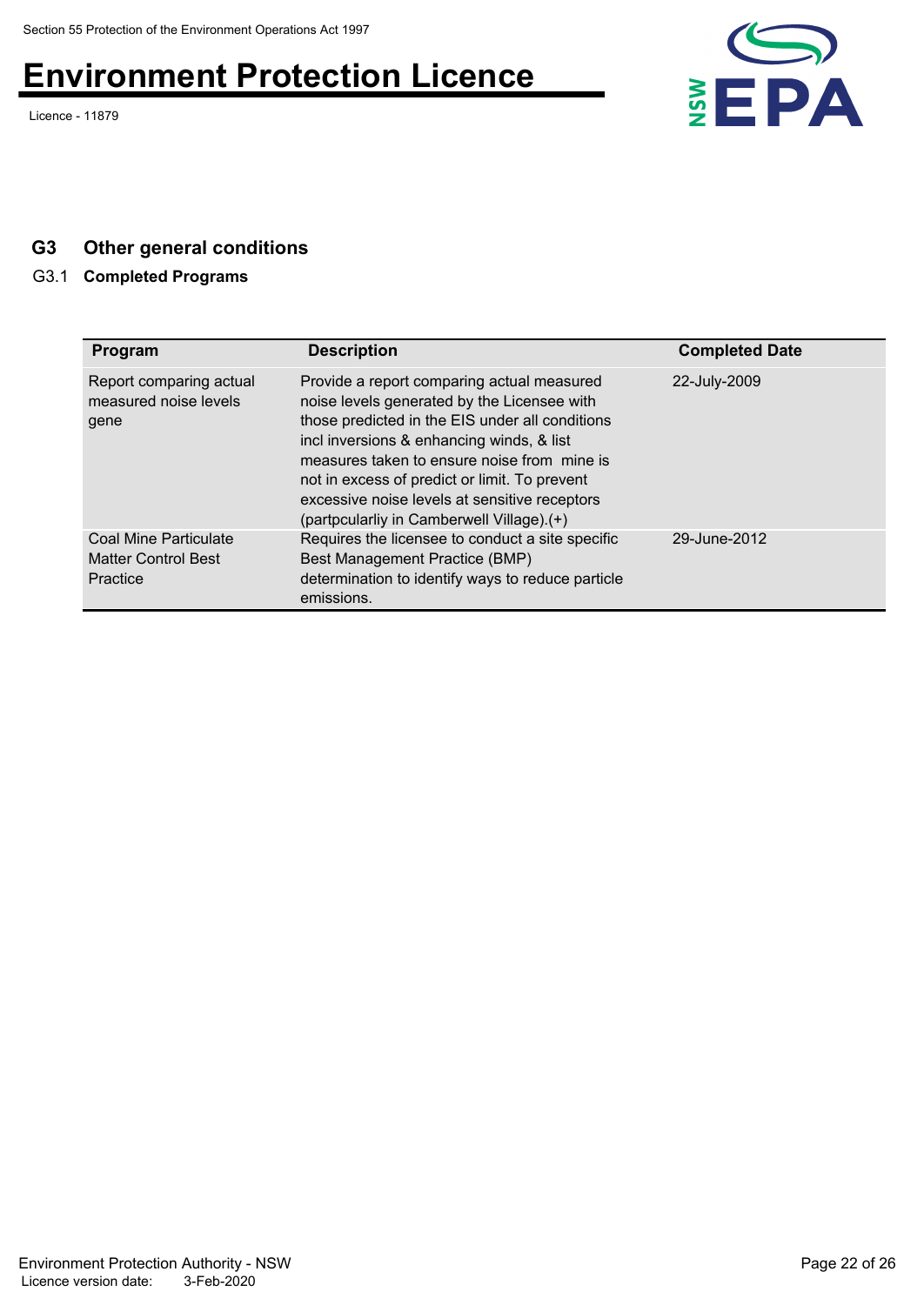Licence - 11879



## Dictionary

## General Dictionary

| <b>3DGM</b> [in relation<br>to a concentration<br>limit] | Means the three day geometric mean, which is calculated by multiplying the results of the analysis of<br>three samples collected on consecutive days and then taking the cubed root of that amount. Where one<br>or more of the samples is zero or below the detection limit for the analysis, then 1 or the detection limit<br>respectively should be used in place of those samples |
|----------------------------------------------------------|---------------------------------------------------------------------------------------------------------------------------------------------------------------------------------------------------------------------------------------------------------------------------------------------------------------------------------------------------------------------------------------|
| Act                                                      | Means the Protection of the Environment Operations Act 1997                                                                                                                                                                                                                                                                                                                           |
| activity                                                 | Means a scheduled or non-scheduled activity within the meaning of the Protection of the Environment<br>Operations Act 1997                                                                                                                                                                                                                                                            |
| actual load                                              | Has the same meaning as in the Protection of the Environment Operations (General) Regulation 2009                                                                                                                                                                                                                                                                                     |
| <b>AM</b>                                                | Together with a number, means an ambient air monitoring method of that number prescribed by the<br>Approved Methods for the Sampling and Analysis of Air Pollutants in New South Wales.                                                                                                                                                                                               |
| <b>AMG</b>                                               | Australian Map Grid                                                                                                                                                                                                                                                                                                                                                                   |
| anniversary date                                         | The anniversary date is the anniversary each year of the date of issue of the licence. In the case of a<br>licence continued in force by the Protection of the Environment Operations Act 1997, the date of issue of<br>the licence is the first anniversary of the date of issue or last renewal of the licence following the<br>commencement of the Act.                            |
| annual return                                            | Is defined in R1.1                                                                                                                                                                                                                                                                                                                                                                    |
| <b>Approved Methods</b><br><b>Publication</b>            | Has the same meaning as in the Protection of the Environment Operations (General) Regulation 2009                                                                                                                                                                                                                                                                                     |
| assessable<br>pollutants                                 | Has the same meaning as in the Protection of the Environment Operations (General) Regulation 2009                                                                                                                                                                                                                                                                                     |
| <b>BOD</b>                                               | Means biochemical oxygen demand                                                                                                                                                                                                                                                                                                                                                       |
| <b>CEM</b>                                               | Together with a number, means a continuous emission monitoring method of that number prescribed by<br>the Approved Methods for the Sampling and Analysis of Air Pollutants in New South Wales.                                                                                                                                                                                        |
| <b>COD</b>                                               | Means chemical oxygen demand                                                                                                                                                                                                                                                                                                                                                          |
| composite sample                                         | Unless otherwise specifically approved in writing by the EPA, a sample consisting of 24 individual samples<br>collected at hourly intervals and each having an equivalent volume.                                                                                                                                                                                                     |
| cond.                                                    | Means conductivity                                                                                                                                                                                                                                                                                                                                                                    |
| environment                                              | Has the same meaning as in the Protection of the Environment Operations Act 1997                                                                                                                                                                                                                                                                                                      |
| environment<br>protection<br>legislation                 | Has the same meaning as in the Protection of the Environment Administration Act 1991                                                                                                                                                                                                                                                                                                  |
| <b>EPA</b>                                               | Means Environment Protection Authority of New South Wales.                                                                                                                                                                                                                                                                                                                            |
| fee-based activity<br>classification                     | Means the numbered short descriptions in Schedule 1 of the Protection of the Environment Operations<br>(General) Regulation 2009.                                                                                                                                                                                                                                                     |
| general solid waste<br>(non-putrescible)                 | Has the same meaning as in Part 3 of Schedule 1 of the Protection of the Environment Operations Act<br>1997                                                                                                                                                                                                                                                                           |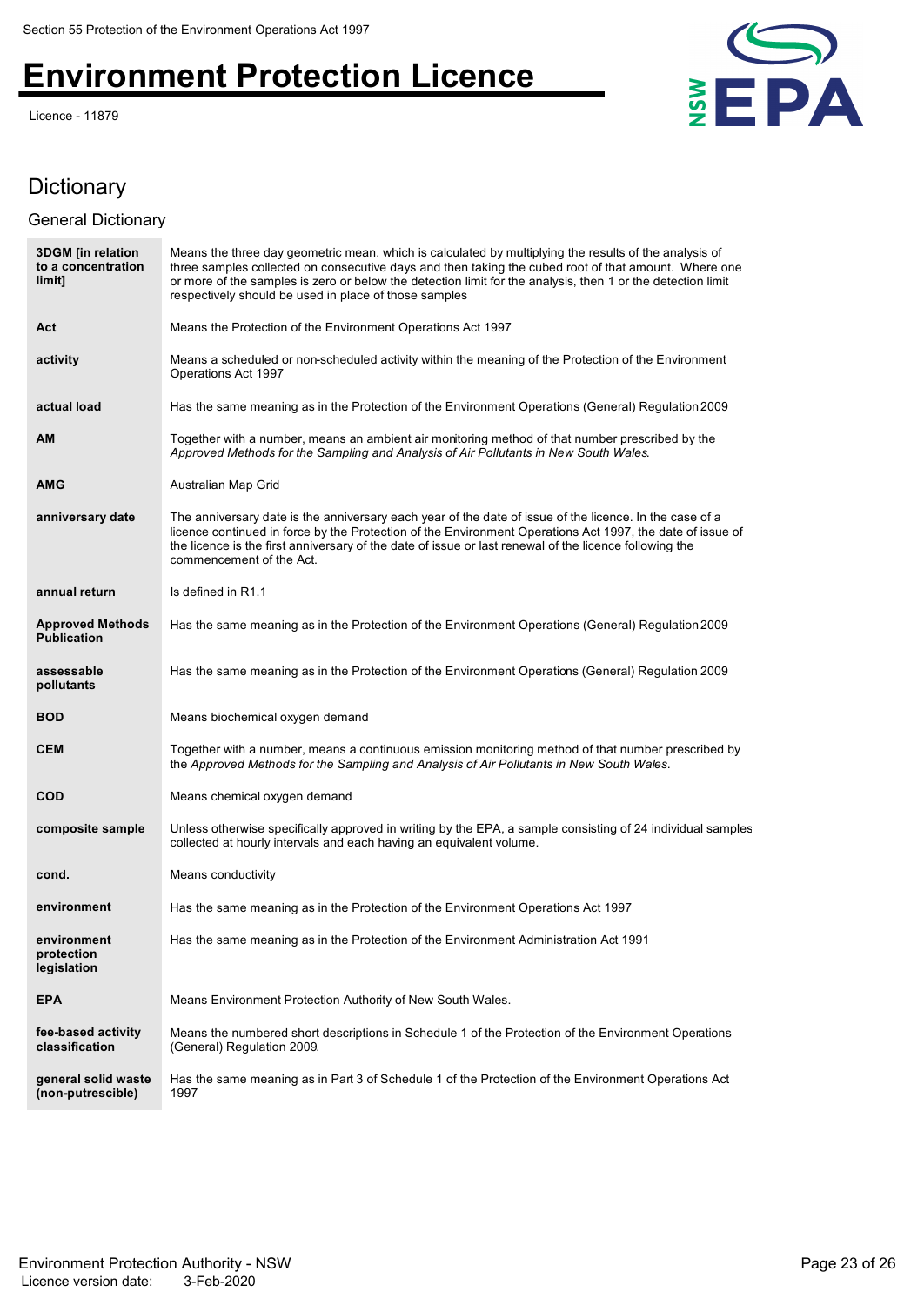Licence - 11879



| flow weighted<br>composite sample                                      | Means a sample whose composites are sized in proportion to the flow at each composites time of<br>collection.                                                                                                                                                                                                                                                                                                                     |
|------------------------------------------------------------------------|-----------------------------------------------------------------------------------------------------------------------------------------------------------------------------------------------------------------------------------------------------------------------------------------------------------------------------------------------------------------------------------------------------------------------------------|
| general solid waste<br>(putrescible)                                   | Has the same meaning as in Part 3 of Schedule 1 of the Protection of the Environmen t Operations Act<br>1997                                                                                                                                                                                                                                                                                                                      |
| grab sample                                                            | Means a single sample taken at a point at a single time                                                                                                                                                                                                                                                                                                                                                                           |
| hazardous waste                                                        | Has the same meaning as in Part 3 of Schedule 1 of the Protection of the Environment Operations Act<br>1997                                                                                                                                                                                                                                                                                                                       |
| licensee                                                               | Means the licence holder described at the front of this licence                                                                                                                                                                                                                                                                                                                                                                   |
| load calculation<br>protocol                                           | Has the same meaning as in the Protection of the Environment Operations (General) Regulation 2009                                                                                                                                                                                                                                                                                                                                 |
| local authority                                                        | Has the same meaning as in the Protection of the Environment Operations Act 1997                                                                                                                                                                                                                                                                                                                                                  |
| material harm                                                          | Has the same meaning as in section 147 Protection of the Environment Operations Act 1997                                                                                                                                                                                                                                                                                                                                          |
| <b>MBAS</b>                                                            | Means methylene blue active substances                                                                                                                                                                                                                                                                                                                                                                                            |
| <b>Minister</b>                                                        | Means the Minister administering the Protection of the Environment Operations Act 1997                                                                                                                                                                                                                                                                                                                                            |
| mobile plant                                                           | Has the same meaning as in Part 3 of Schedule 1 of the Protection of the Environment Operations Act<br>1997                                                                                                                                                                                                                                                                                                                       |
| motor vehicle                                                          | Has the same meaning as in the Protection of the Environment Operations Act 1997                                                                                                                                                                                                                                                                                                                                                  |
| O&G                                                                    | Means oil and grease                                                                                                                                                                                                                                                                                                                                                                                                              |
| percentile [in<br>relation to a<br>concentration limit<br>of a sample] | Means that percentage [eg.50%] of the number of samples taken that must meet the concentration limit<br>specified in the licence for that pollutant over a specified period of time. In this licence, the specified period<br>of time is the Reporting Period unless otherwise stated in this licence.                                                                                                                            |
| plant                                                                  | Includes all plant within the meaning of the Protection of the Environment Operations Act 1997 as well as<br>motor vehicles.                                                                                                                                                                                                                                                                                                      |
| pollution of waters<br>[or water pollution]                            | Has the same meaning as in the Protection of the Environment Operations Act 1997                                                                                                                                                                                                                                                                                                                                                  |
| premises                                                               | Means the premises described in condition A2.1                                                                                                                                                                                                                                                                                                                                                                                    |
| public authority                                                       | Has the same meaning as in the Protection of the Environment Operations Act 1997                                                                                                                                                                                                                                                                                                                                                  |
| regional office                                                        | Means the relevant EPA office referred to in the Contacting the EPA document accompanying this licence                                                                                                                                                                                                                                                                                                                            |
| reporting period                                                       | For the purposes of this licence, the reporting period means the period of 12 months after the issue of the<br>licence, and each subsequent period of 12 months. In the case of a licence continued in force by the<br>Protection of the Environment Operations Act 1997, the date of issue of the licence is the first anniversary<br>of the date of issue or last renewal of the licence following the commencement of the Act. |
| restricted solid<br>waste                                              | Has the same meaning as in Part 3 of Schedule 1 of the Protection of the Environment Operations Act<br>1997                                                                                                                                                                                                                                                                                                                       |
| scheduled activity                                                     | Means an activity listed in Schedule 1 of the Protection of the Environment Operations Act 1997                                                                                                                                                                                                                                                                                                                                   |
| special waste                                                          | Has the same meaning as in Part 3 of Schedule 1 of the Protection of the Environment Operations Act<br>1997                                                                                                                                                                                                                                                                                                                       |
| TM                                                                     | Together with a number, means a test method of that number prescribed by the Approved Methods for the<br>Sampling and Analysis of Air Pollutants in New South Wales.                                                                                                                                                                                                                                                              |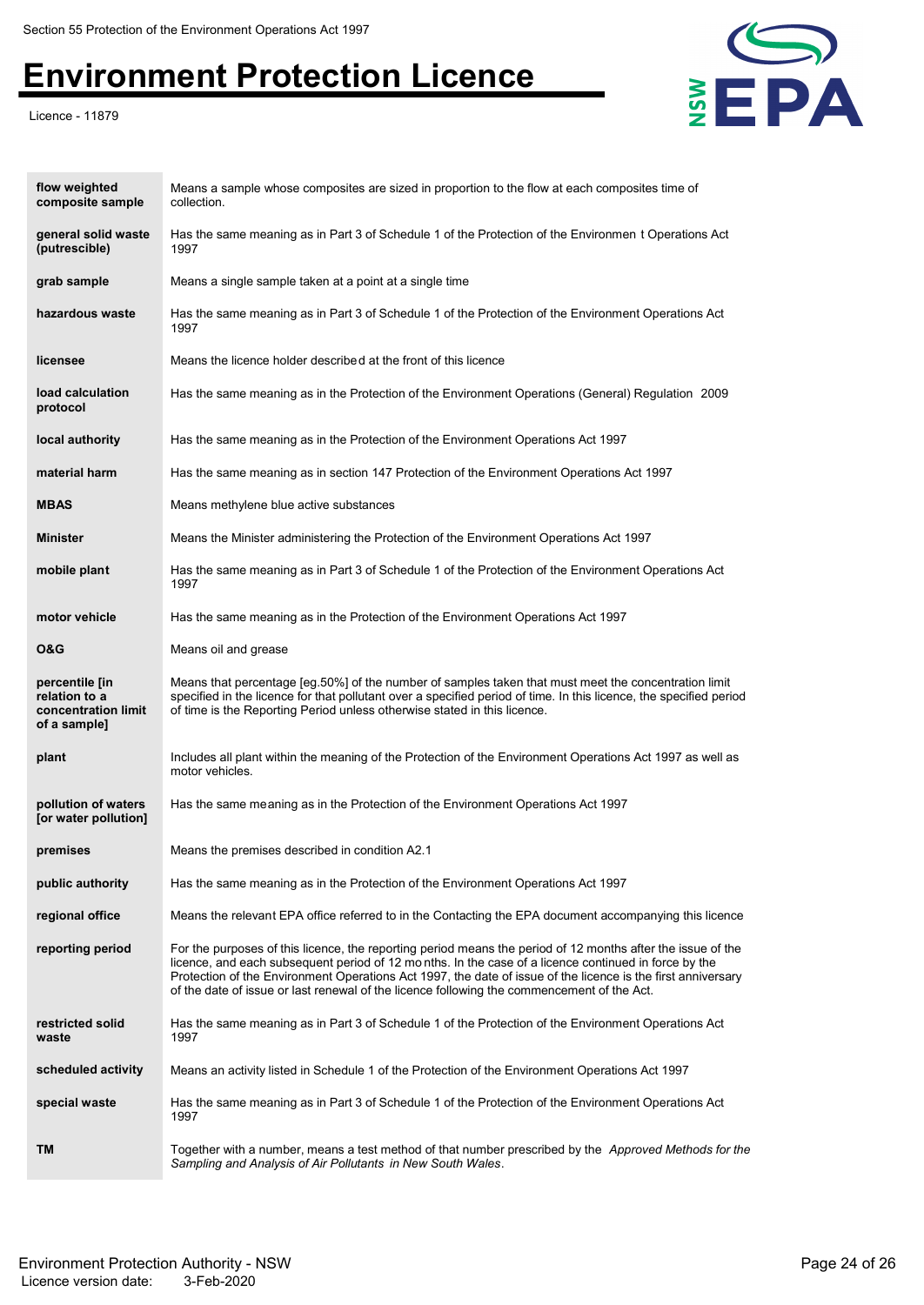Licence - 11879



| <b>TSP</b>              | Means total suspended particles                                                                                                                          |
|-------------------------|----------------------------------------------------------------------------------------------------------------------------------------------------------|
| <b>TSS</b>              | Means total suspended solids                                                                                                                             |
| <b>Type 1 substance</b> | Means the elements antimony, arsenic, cadmium, lead or mercury or any compound containing one or<br>more of those elements                               |
| <b>Type 2 substance</b> | Means the elements beryllium, chromium, cobalt, manganese, nickel, selenium, tin or vanadium or any<br>compound containing one or more of those elements |
| utilisation area        | Means any area shown as a utilisation area on a map submitted with the application for this licence                                                      |
| waste                   | Has the same meaning as in the Protection of the Environment Operations Act 1997                                                                         |
| waste type              | Means liquid, restricted solid waste, general solid waste (putrescible), general solid waste (non -<br>putrescible), special waste or hazardous waste    |

Mr Mitchell Bennett

Environment Protection Authority

(By Delegation)

Date of this edition: 02-September-2003